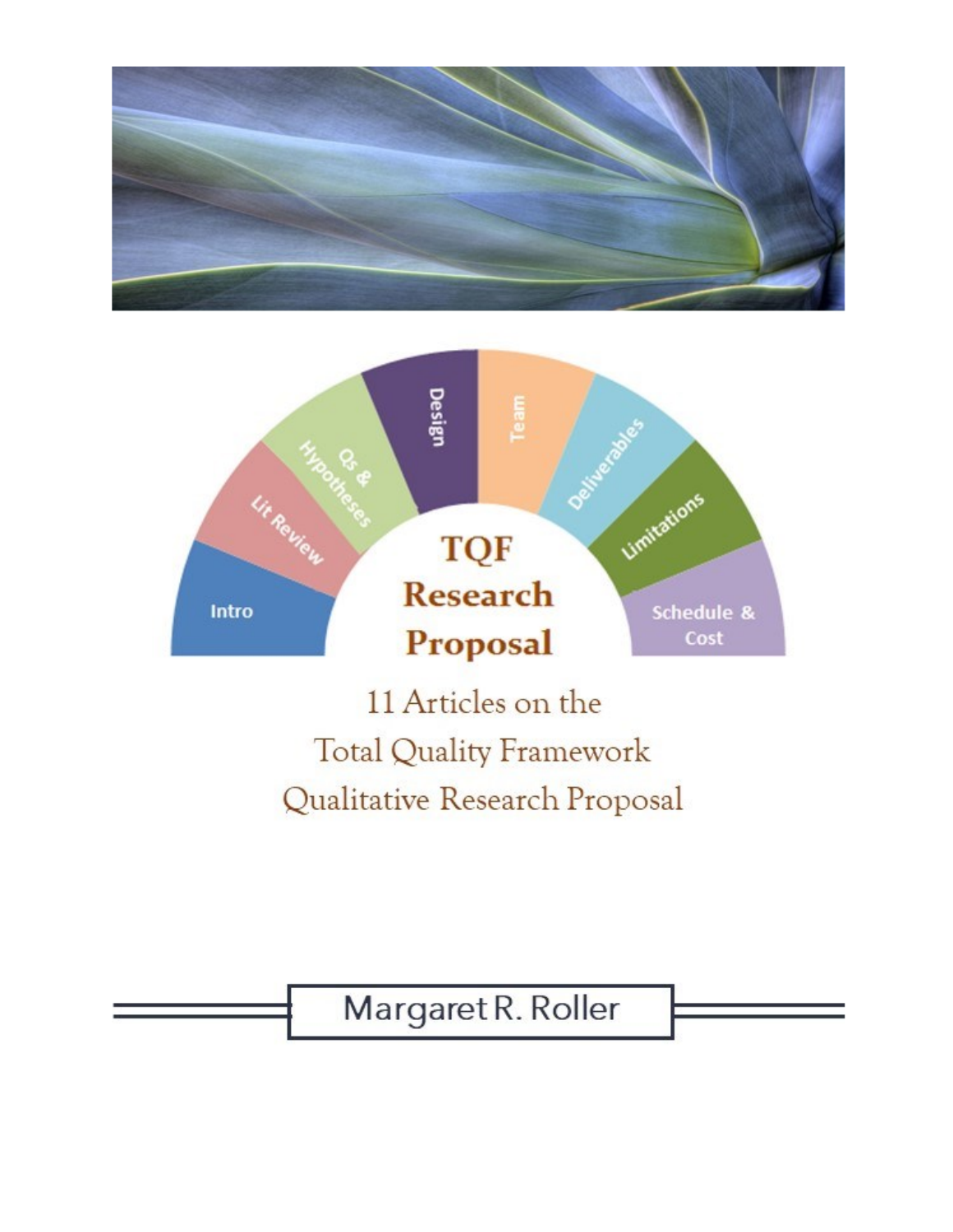The contents of this compilation include a selection of 11 articles appearing in *[Research Design Review](https://researchdesignreview.com/)* from 2013 to early 2022 concerning the Total Quality Framework qualitative research proposal. Excerpts and links may be used, provided that the proper citation is given.

# Table of Contents

| Raising the Bar in Qualitative Research Proposals                        |    |  |
|--------------------------------------------------------------------------|----|--|
| A Quality Approach to the Qualitative Research Proposal                  | 4  |  |
| Background & Literature Review                                           |    |  |
| The TQF Qualitative Research Proposal: Background & Literature Review    | 7  |  |
| Evaluating Quality Standards in a Qualitative Research Literature Review | 9  |  |
| <b>Research Questions &amp; Hypotheses</b>                               |    |  |
| The TQF Qualitative Research Proposal: Research Questions & Hypotheses   | 11 |  |
| Design                                                                   |    |  |
| The TQF Qualitative Research Proposal: Credibility of Design             | 13 |  |
| The TQF Qualitative Research Proposal: Method & Mode                     | 15 |  |
| Writing Ethics Into Your Qualitative Proposal                            | 17 |  |
| <b>Research Team</b>                                                     |    |  |
| The TQF Qualitative Research Proposal: The Research Team                 | 19 |  |
| Limitations                                                              |    |  |
| The TQF Qualitative Research Proposal: Limitations                       | 22 |  |
| <b>Evaluating Proposals</b>                                              |    |  |
| Evaluating Proposals Using the Total Quality Framework                   | 24 |  |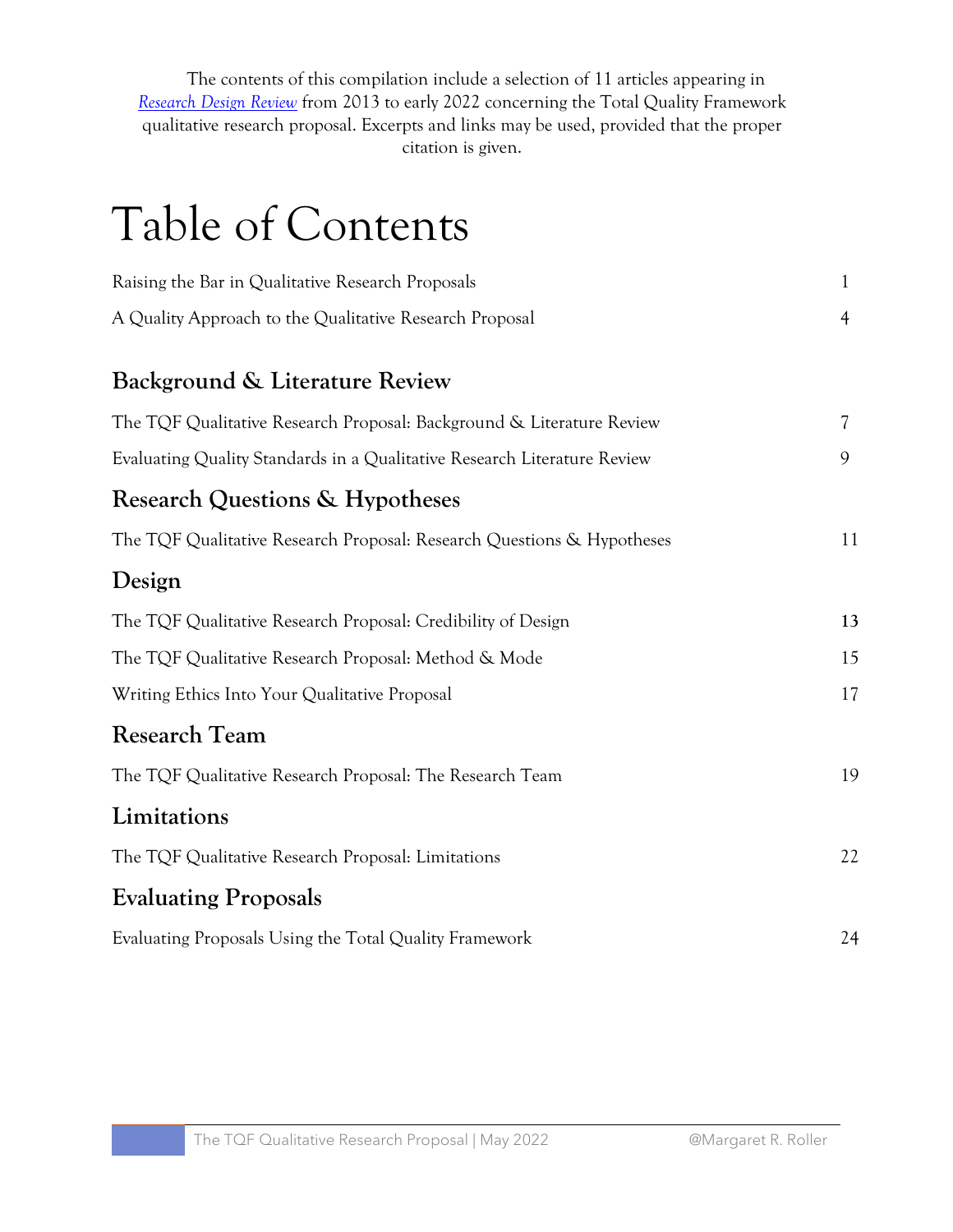### **Raising the Bar in Qualitative Research Proposals**



Back in 2011, a post in *Research Design Review* described a quality framework that is recommended as a guide to researchers in their qualitative research designs. This post – ["Four Components of the](https://researchdesignreview.com/2011/11/26/four-components-of-the-quality-framework/)  [Quality Framework for Qualitative](https://researchdesignreview.com/2011/11/26/four-components-of-the-quality-framework/)  [Research](https://researchdesignreview.com/2011/11/26/four-components-of-the-quality-framework/) Design" – talks about the benefits of grounding qualitative design in a framework by which the researcher can "judge the efficacy"

as well as "examine the sources of variability and establish critical thinking in the process of qualitative research design." The four components of the quality framework (QF) revolve around the idea that all qualitative research must be: credible, analyzable, transparent, and ultimately useful.

In the current post, qualitative researchers are encouraged to put the QF to work in a very important applied arena  $-$  i.e., the crafting and evaluating of research proposals. For instance, a QF approach to qualitative research deserves prominence in: (a) the proposals written by graduate students working towards their theses and dissertations; (b) proposals written by researchers in the academic, government, not-for-profit, and commercial sectors responding to clients' requests for proposal (RFPs); and (c) proposals written for grants. Taking a quality perspective in the research proposal raises the bar on the critical thinking skills utilized by researchers in the preparation of qualitative research proposals, as well as the criteria by which proposal guidelines and RFPs are written, and the processes by which these proposals are evaluated by reviewers.

A research proposal guided by a quality framework (QF) differs from other research proposal formats in one overarching way – quality-design issues play a central role throughout the proposal and in any evaluation of the proposal. For example, from the outset, a QF proposal couches the introductory discussions concerning research objectives and the significance of the proposed research around the component of Usefulness and its emphasis on new insights, next steps, and transferability about which the researchers, clients, and other users can be confident. Among other purposes, the literature review section of a QF research proposal discusses past research in the literature from the point of view of the four framework components, highlighting how the proposed new research will improve on earlier work by incorporating a fundamental quality assessment of the reliability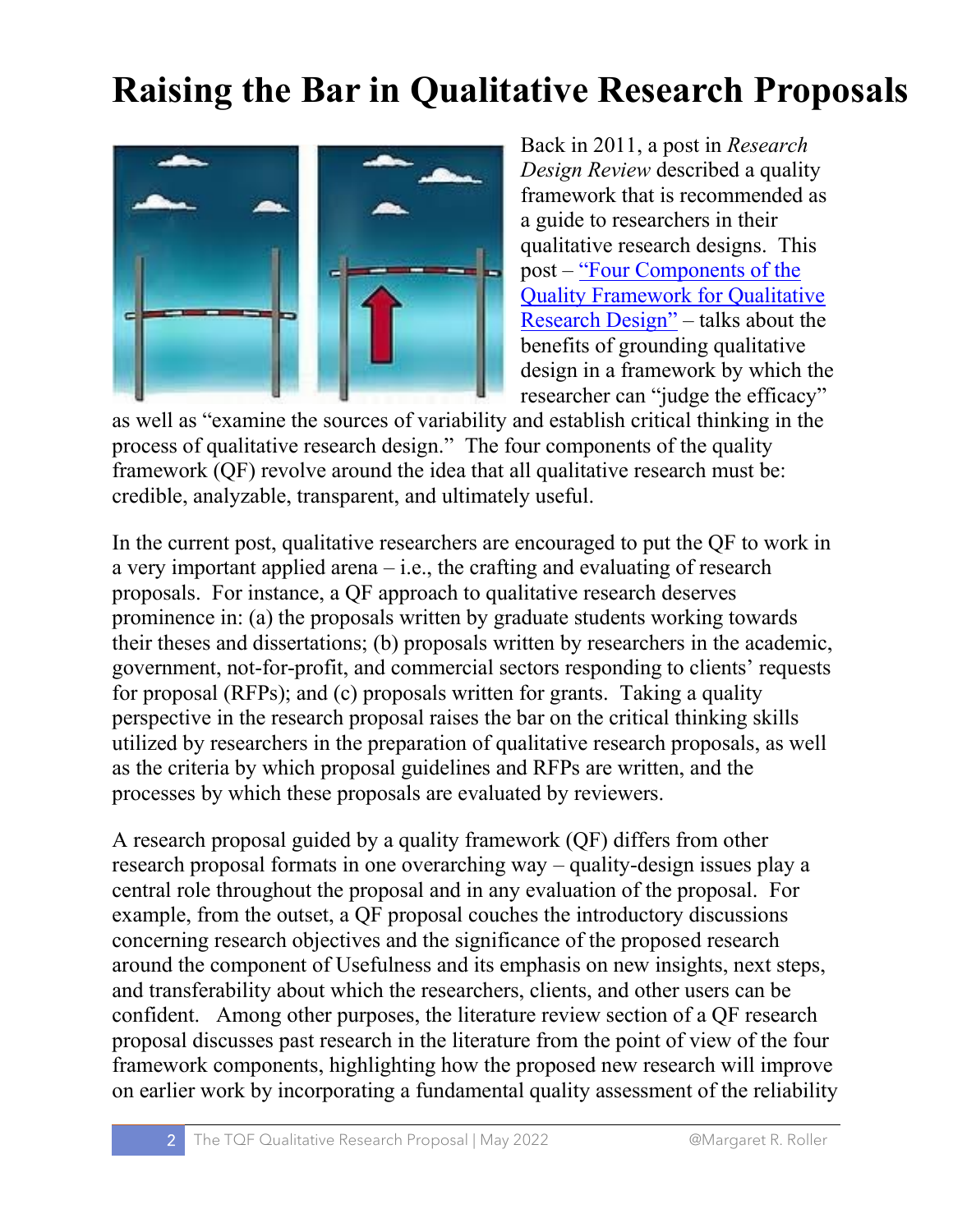and accuracy of previous studies being reviewed. In the method section, a QF research proposal elaborates on the discussion of data collection from the standpoint of the Credibility component – where population coverage and measurement issues such as interviewer bias or inter-observer reliability play important roles – and data analysis in terms of the Analyzability component, where the focus is on the critical areas of processing (e.g., transcriptions) and verification (e.g., peer debriefings and triangulation). And, unlike most qualitative research proposals, a QF research proposal includes a section specific to Transparency with an emphasis on the final deliverables, how the researcher plans to provide complete disclosure ("thick description") in the research report document, and a rundown of the supporting materials that will also be included, e.g., the reflexive journal, interview guide, and the like.

A QF research proposal may very well result in a lengthier proposal than is now typical but the result is a more complete and compelling document that more fully informs the person reviewing the proposal and, as importantly, forces the qualitative researcher to think carefully about each aspect of the research from the standpoint of credibility, analyzability, transparency, and its ultimate usefulness.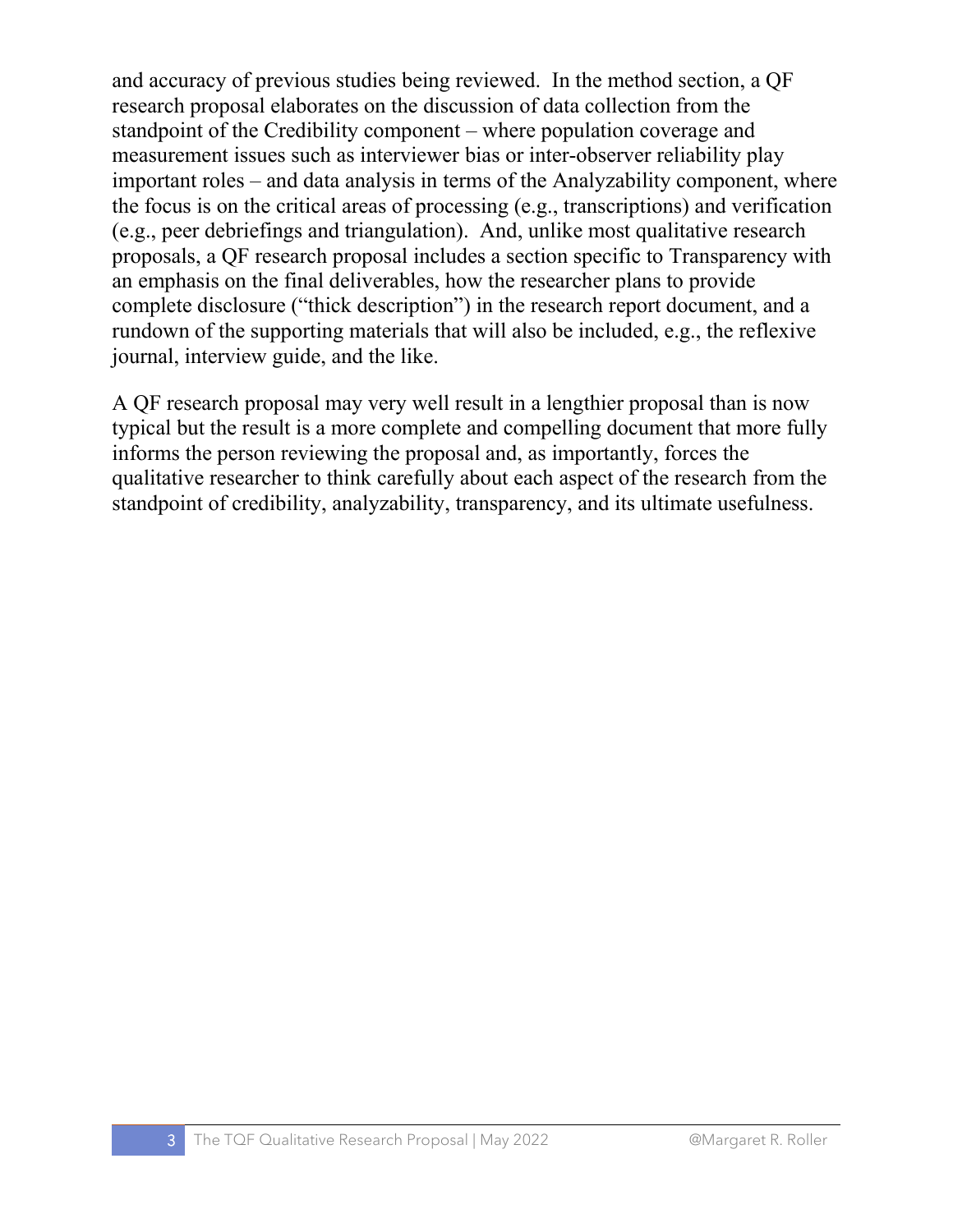### **A Quality Approach to the Qualitative Research Proposal**

The articles in *Research Design Review* are largely devoted to issues of "quality research design"; specifically, how to build sound research techniques and principles into the design of qualitative and quantitative studies. Creating designs that lead to useful, actionable outcomes is the ultimate goal of research, yet most meaningful research would not get off the ground without a



well-reasoned, well-written research proposal. This is why a quality approach to developing the research proposal is essential among researchers in the academic, government, not-for-profit, and commercial sectors responding to RFPs; researchers in search of grant funding; as well as graduate students working toward their theses and dissertations.

A quality approach is particularly important with respect to the *qualitative* research proposal. While quantitative proposals typically incorporate any number of discussions on quality issues that directly or indirectly justify the proposed study, attention is less frequently given to these considerations in the qualitative proposal.

Preparing a qualitative research proposal around pertinent quality issues requires critical thinking skills aided by a basis with which to examine aspects that potentially may impact the quality of outcomes. One such basis is the [Total Quality](https://researchdesignreview.com/2017/09/27/the-quality-in-qualitative-research-debate-the-total-quality-framework/)  [Framework](https://researchdesignreview.com/2017/09/27/the-quality-in-qualitative-research-debate-the-total-quality-framework/) (TQF) which offers the qualitative researcher various design parameters to consider related to Credibility (data collection), Analyzability (analysis), Transparency (reporting), and Usefulness (next steps). What differentiates the TQF proposal from other proposal formats is the central role that quality design issues play *throughout* the proposal.

There are eight sections to the TQF proposal.

**1**. **Introduction**: A brief overview that sets the stage for the proposed approach, including the topic and particular research question(s) being addressed, how the proposed study will advance thinking in this area, the fundamental methodological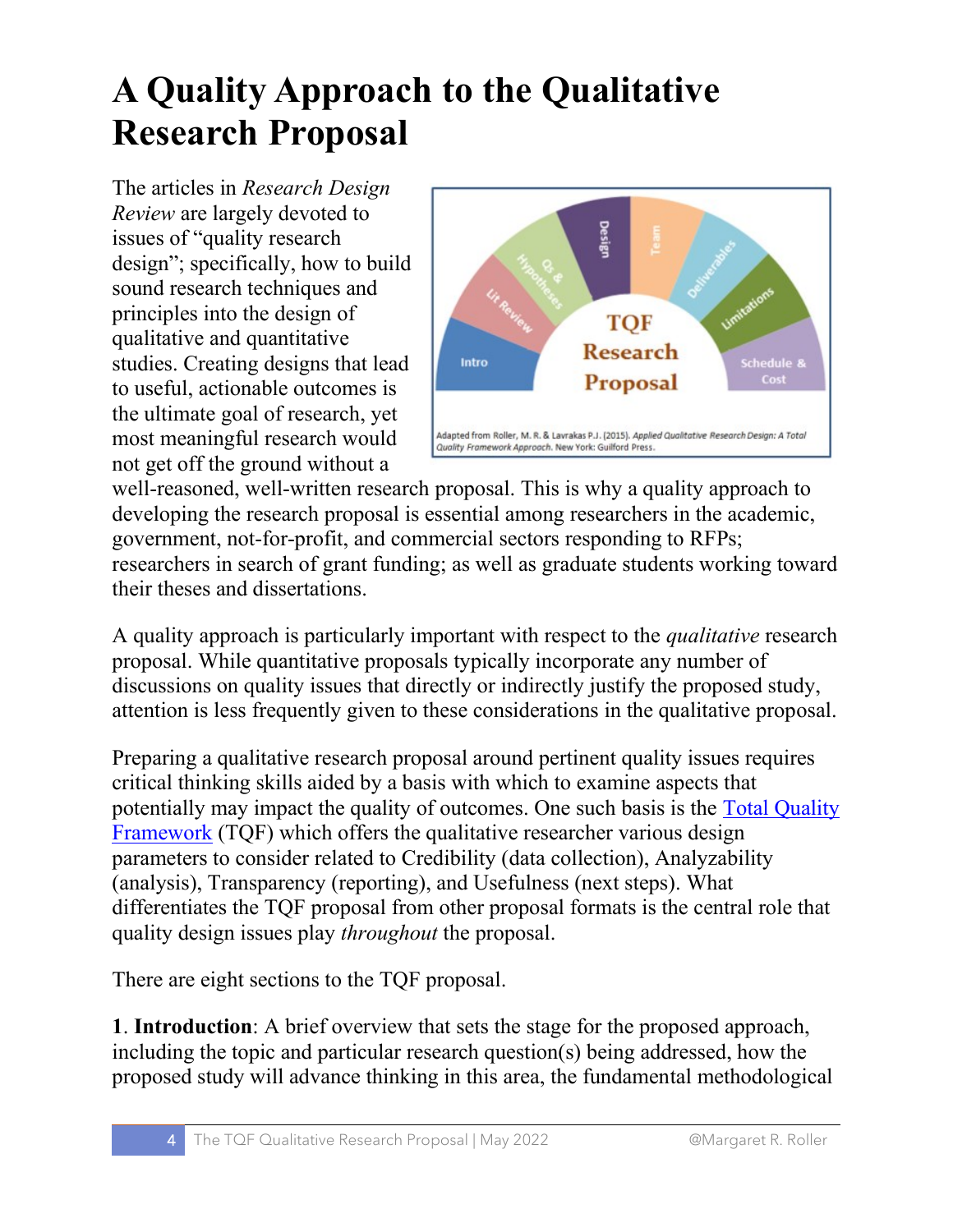approach(es), and, importantly, the priority that will be given to incorporating quality measures via the TQF.

**2**. **Background & Literature Review**: A discussion of the population segment of interest as well as earlier research that has been conducted by the sponsoring organization (if appropriate) and research published in professional literature and/or presented at professional conferences. Importantly, the literature review should weigh heavily the reliability and validity of compatible research, i.e., the quality standards that were integrated into the research design. A "Literature Review Reference Summary Evaluation Table"\* – that organizes past studies and lays out the strengths and limitations of each as it relates to the TQF – can be very useful for this purpose. This section is essential to providing the necessary context for the researcher's proposed approach.

**3**. **Research Questions or Hypotheses**: The proposal author not only states the specific questions or hypotheses that are the objectives of the research but also explains *why* these questions/hypotheses merit investigation. Based on the review of earlier research in section #2, these questions/hypotheses may be both substantive and methodological, whereby the proposed research is expected to avoid the quality flaws (as defined by the TQF) of prior studies.

**4**. **Research Design**: A detailed account of each aspect of the research design from a quality perspective. Because every key aspect of the design has some role in the quality of research outcomes, the proposal should explicitly discuss elements of the TQF throughout this section. The broad areas covered are: method and mode, scope and data gathering, analysis, ethical considerations, and dissemination of findings.

**5**. **Research Team**: A discussion of the researcher and other members of the research team. This consists of: each team member's name (if appropriate), title, and affiliation; the basis by which each team member was chosen, including his/her experience and knowledge of the subject matter and/or population segment as well as skills; the role each team member will play in conducting the research; and the principal researcher's philosophical or theoretical orientation (as appropriate) and its impact on how the study will be conducted. Importantly, this section highlights how the research team will ensure credibility in the data collected, completeness and accuracy of the data analysis and interpretation, the transparency of the final deliverables, and usefulness of the research outcomes.

**6**. **Research Deliverables**: A description of the documents and details that will be included at the conclusion of the proposed research. An example of what this might include is discussed in [25 Ingredients to "Thicken" Description & Enrich](https://researchdesignreview.com/2015/03/16/25-ingredients-to-thicken-description-enrich-transparency-in-ethnography/)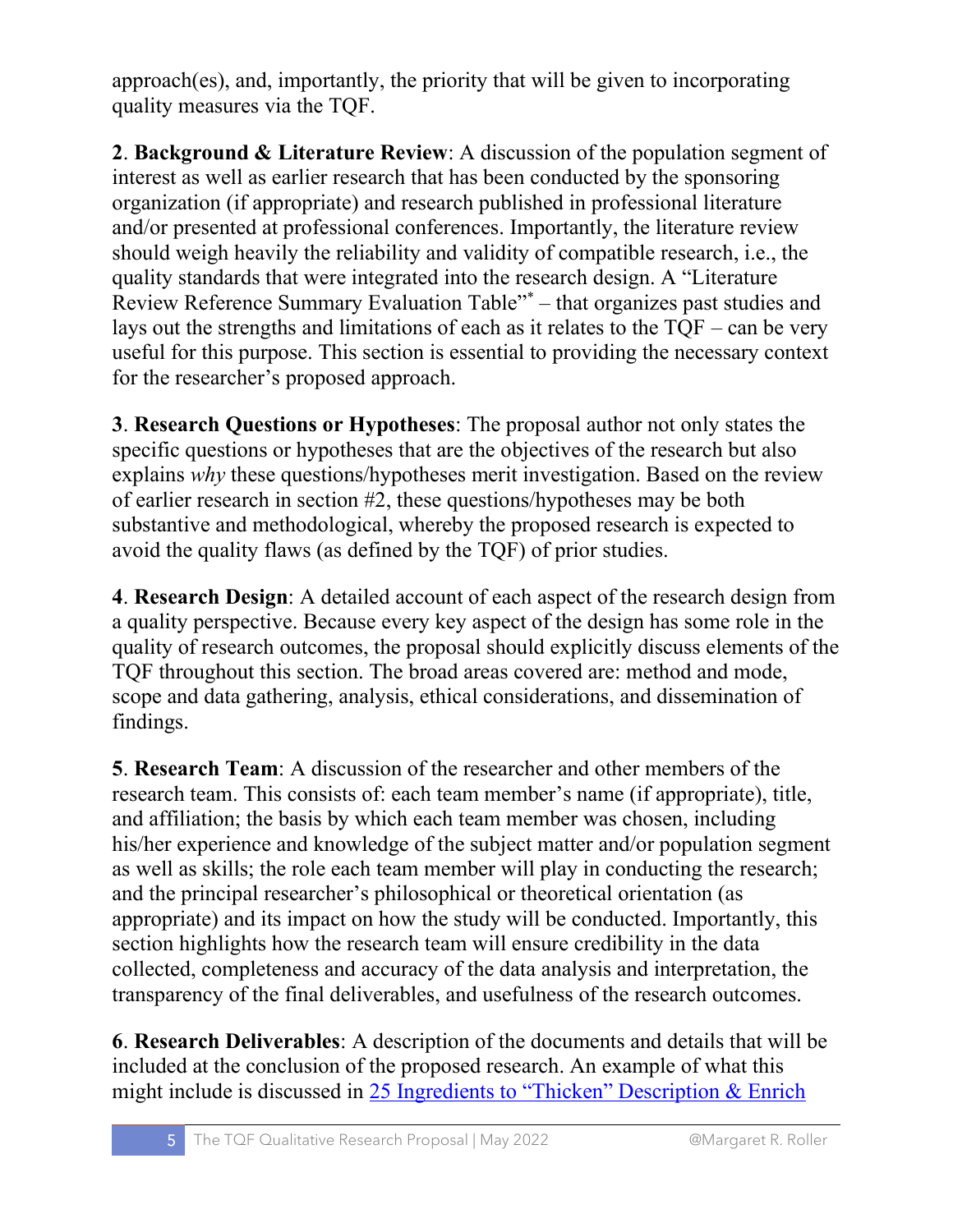[Transparency in](https://researchdesignreview.com/2015/03/16/25-ingredients-to-thicken-description-enrich-transparency-in-ethnography/) Ethnography. This section emphasizes the value in transparency as a fundamental component of the TQF and how the documents/details that will be included in the final deliverables will provide the users of the research with a clear and accurate account of what occurred.

**7**. **Limitations of the Proposed Research**: A critique of the proposed research from a quality standpoint, i.e., a TQF perspective. By acknowledging the imperfections in the proposed study, the author takes the "high road" and strengthens the idea that the proposed approach is the "best" one given the available resources, and demonstrates that the researcher will fully account for these limitations when drawing final interpretations of the data.

**8**. **Research Schedule & Cost Estimate**: The proposed schedule and cost estimate are outlined with special mention given to the necessary time and costs associated with the TQF research approach. This section outlines the scheduling and cost considerations related to such matters as: obtaining quality lists to sample participants, the ease or difficulty in gaining cooperation from participants, training (e.g., for data collection and analysis), verification procedures, and compiling the final deliverables.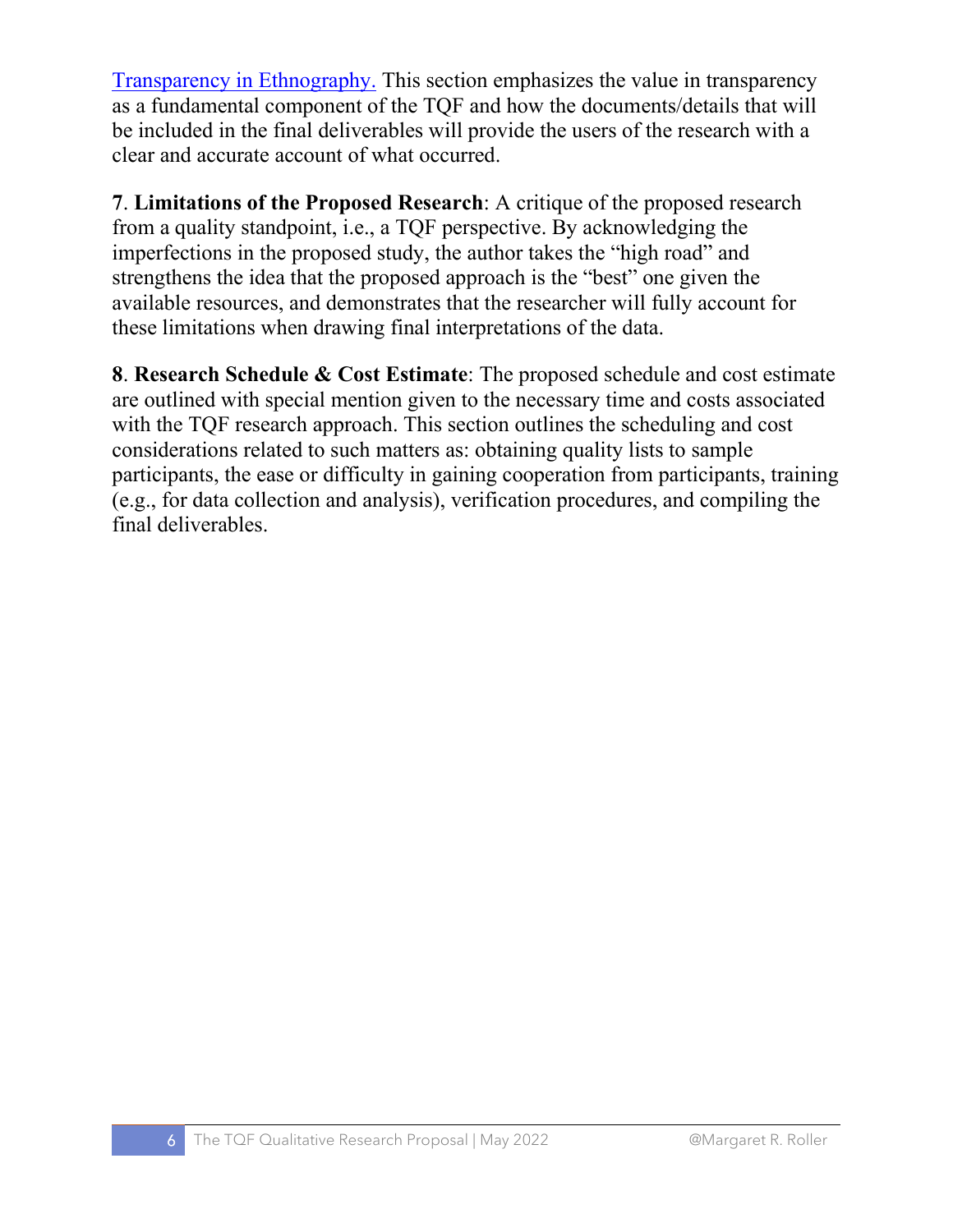### **The TQF Qualitative Research Proposal: Background & Literature Review**



*The following is a modified excerpt from [Applied Qualitative Research Design: A Total Quality](https://researchdesignreview.com/applied-qualitative-research-design/)  [Framework Approach](https://researchdesignreview.com/applied-qualitative-research-design/) (Roller & Lavrakas, 2015, pp. 336-337).*

The second section of the <u>Total Quality Framework (TQF)</u> research proposal is Background and Literature Review. This section of the research proposal gives the reader the necessary context in which to situate the relevance of the proposed study. Here, the proposal author provides background details about the particular target population (e.g., in a study concerning cancer patients' consultations with their doctors, information regarding the participating oncologists and the medical facility where they practice and conduct patient consultations), past research efforts among this population (e.g., with similar types of physicians and/or their patients), and a discussion of pertinent research published in professional literature and presented at professional conferences.

In conducting the review of earlier research (either internal research with the same target population or others' research in the literature), the author of the proposal should pay particular attention to not only the compatibility of the subject matter but also the quality standards that were utilized in the design of each prior study. In fact, if the review of a past study finds it lacking from a TQF perspective, it is possible the proposal author will not cite it at all or, if it is cited, its shortcomings should be duly noted. To the extent that earlier research is cited, the researcher should identify the ways in which these studies included appropriate steps to maximize [Credibility](https://researchdesignreview.com/2017/03/30/credible-qualitative-research-the-total-quality-framework-credibility-component/) (e.g., coverage of key population segments as well as valid data gathering), [Analyzability](https://researchdesignreview.com/2017/04/06/analyzable-qualitative-research-the-total-quality-framework-analyzability-component/) (e.g., accurate processing and verification of the data), and **Transparency** (e.g., full disclosure and thick description in the final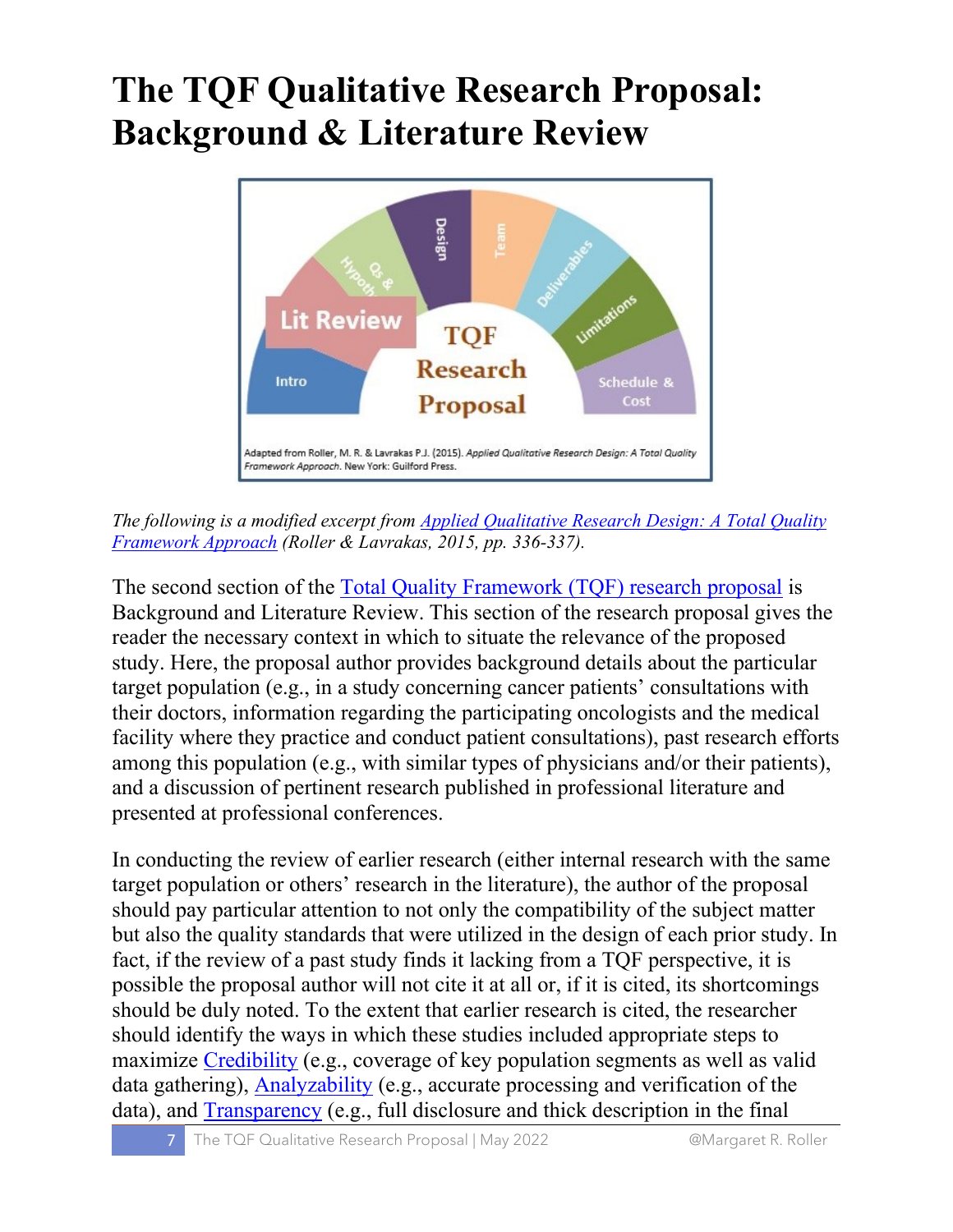document), as well as the [Usefulness](https://researchdesignreview.com/2017/05/03/useful-qualitative-research-the-total-quality-framework-usefulness-component/) of the research in terms of making a valuable contribution to the subject matter. In this regard, the proposal should also discuss the author's assessment of these earlier studies, emphasizing the strengths and limitations of that research from a TQF perspective.

It is recommended that the researcher include a Literature Review Reference Summary Evaluation Table (see below) in the proposal. This table allows the researcher to organize relevant past studies and to lay out the considerations of each as it relates to the TQF, giving proposal readers an encapsulated way to view compatible studies along with the researcher's comments on their strengths and weaknesses from a TQF perspective.

| Reference                                                                                                                                                                                            | Study Design Considerations from a TQF' Perspective                                                                                                              |                                                                                                                            |                                                                                                                                  |                                                                                                                                                                                    |
|------------------------------------------------------------------------------------------------------------------------------------------------------------------------------------------------------|------------------------------------------------------------------------------------------------------------------------------------------------------------------|----------------------------------------------------------------------------------------------------------------------------|----------------------------------------------------------------------------------------------------------------------------------|------------------------------------------------------------------------------------------------------------------------------------------------------------------------------------|
|                                                                                                                                                                                                      | Credibility                                                                                                                                                      | Analyzability                                                                                                              | Transparency                                                                                                                     | <b>Usefulness</b>                                                                                                                                                                  |
| Forbat, White, Marshall-<br>Lucette, & Kelly, 2012<br>Discussing the Sexual<br>Consequences of Treatment in<br>Radiotherapy and Urology<br>Consultations with Couples<br>Affected by Prostate Cancer | Purposive sampling to<br>explore a range of<br>patient types, 60<br>observations of<br>consultations in clinics                                                  | Processing and<br>verification<br>procedures not<br>documented                                                             | Provides details of the<br>observations, including<br>excerpts from field<br>notes as well as site<br>and patient<br>information | Tackles a topic not widely<br>found in the literature and<br>identifies opportunities to<br>enhance conversations<br>about sexual function                                         |
| López, A., et al., 2012<br>What Patients Say About Their<br>Doctors Online: A Qualitative<br><b>Content Analysis</b>                                                                                 | Purposive sampling<br>from two rating<br>websites to obtain a<br>range of reviews of<br>primary care<br>physicians, 445 reviews<br>of primary care<br>physicians | Thorough content<br>analysis process<br>utilizing deductive &<br>inductive reasoning,<br>gives examples of<br>codes/themes | Detailed discussions of<br>the method and the<br>content analysis<br>process, as well as the<br>limitations of the study         | Internet reviews provide<br>unfiltered insights from<br>patients who can remain<br>anonymous & give input<br>that may ultimately<br>improve the physician-<br>patient relationship |

\*Total Quality Framework. Table adapted from: Applied Qualitative Research Design: A Total Qualitative Approach (Roller & Lavrakas, 2015)

Forbat, L., White, I., Marshall-Lucette, S., & Kelly, D. (2012). Discussing the sexual consequences of treatment in radiotherapy and urology consultations with couples affected by prostate cancer. *BJU International*, *109*(1), 98–103. <https://doi.org/10.1111/j.1464-410X.2011.10257.x>

López, A., Detz, A., Ratanawongsa, N., & Sarkar, U. (2012). What patients say about their doctors online: A qualitative content analysis. *Journal of General Internal Medicine*, *27*(6), 685–692[. https://doi.org/10.1007/s11606-](https://doi.org/10.1007/s11606-011-1958-4) [011-1958-4](https://doi.org/10.1007/s11606-011-1958-4)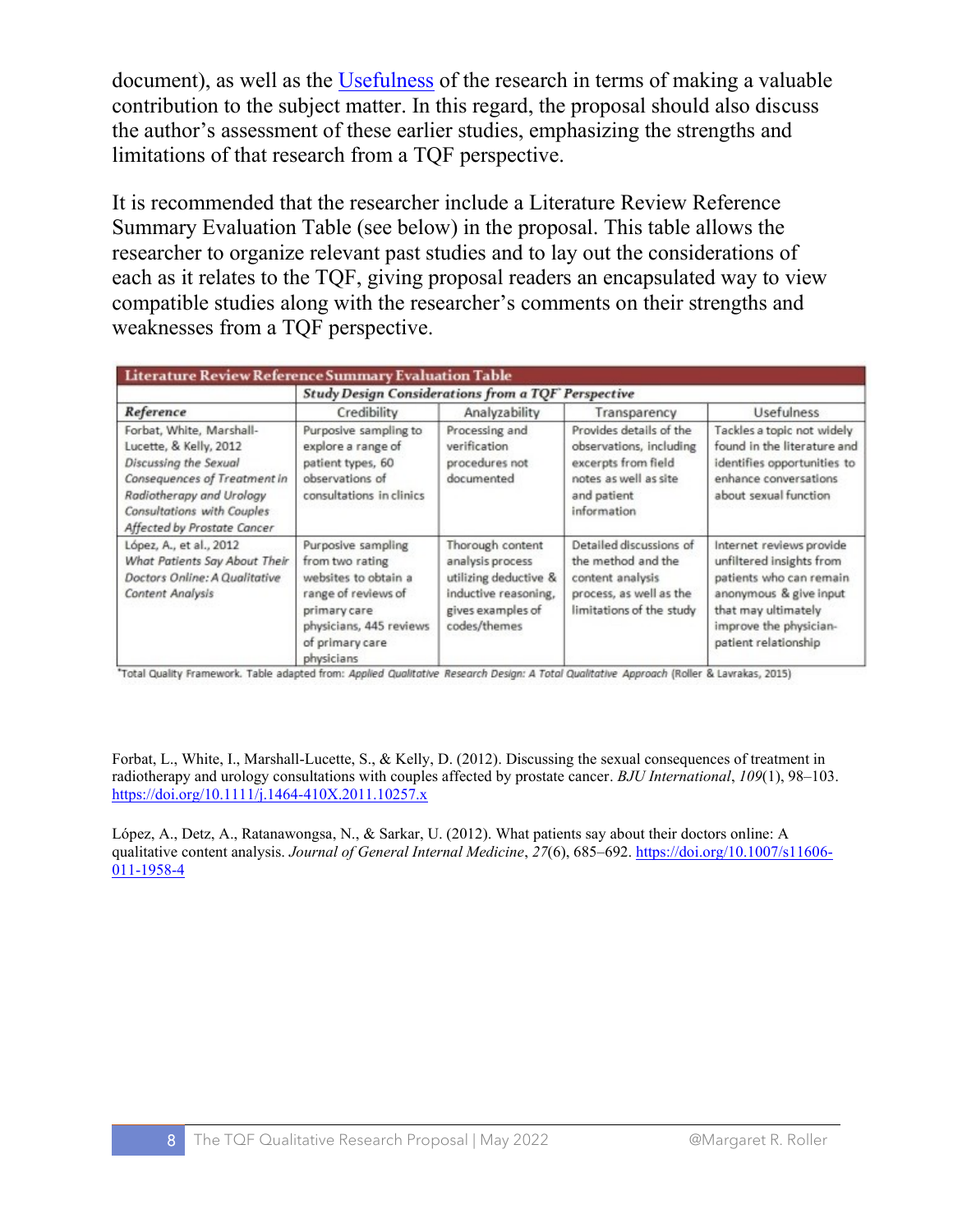#### **Evaluating Quality Standards in a Qualitative Research Literature Review**



A December 2015 article in *Research Design Review* discusses ["A Quality Approach to the](https://researchdesignreview.com/2015/12/12/a-quality-approach-to-the-qualitative-research-proposal/)  [Qualitative Research](https://researchdesignreview.com/2015/12/12/a-quality-approach-to-the-qualitative-research-proposal/) Proposal." The article outlines the eight sections of a "TQF proposal," i.e., a proposal whereby quality design issues – specifically, related to the four components of the [Total Quality Framework](http://www.slideshare.net/MargaretRoller/tqf-schematic-67879794) – play a central role throughout the writing of each proposal section. This approach enables the researcher to be mindful of the

considerations that go into developing, implementing, and reporting a qualitative research study that is built on quality standards. The TQF proposal can then live on beyond the proposal phase to inform the researcher as he/she goes about executing the proposed design.

The second section of the TQF proposal is called "Background and Literature Review" and is devoted to giving the reader the context in which to situate the relevance of the proposed study as well as details of the target population and past research efforts with the population segment and/or research topic. When conducting a literature review for a TQF proposal, it is worthwhile for the researcher to use a reference table or matrix that helps to evaluate each relevant study according to the steps that were taken to maximize Credibility (e.g., representativeness of the sample, validity of the data), Analyzability (i.e., completeness and accuracy of the data processing and verification), Transparency (i.e., completeness and disclosure of the study details), and Usefulness (i.e., the ability to do something of value with the outcomes).

This literature review evaluation table is predicated on the idea that not all qualitative research studies are equally reliable and valid. In addition to keeping track of the relevant research unearthed in his/her investigation, the literature review table allows the researcher to efficiently evaluate the quality standards that were employed in these studies, along with their strengths and limitations from a quality standpoint, and determine which studies to cite in the proposal.

Further, a revised table comprised of just those references actually cited in the proposal is a useful addition to the proposal itself. This table provides proposal readers with a convenient way to view cited references in conjunction with the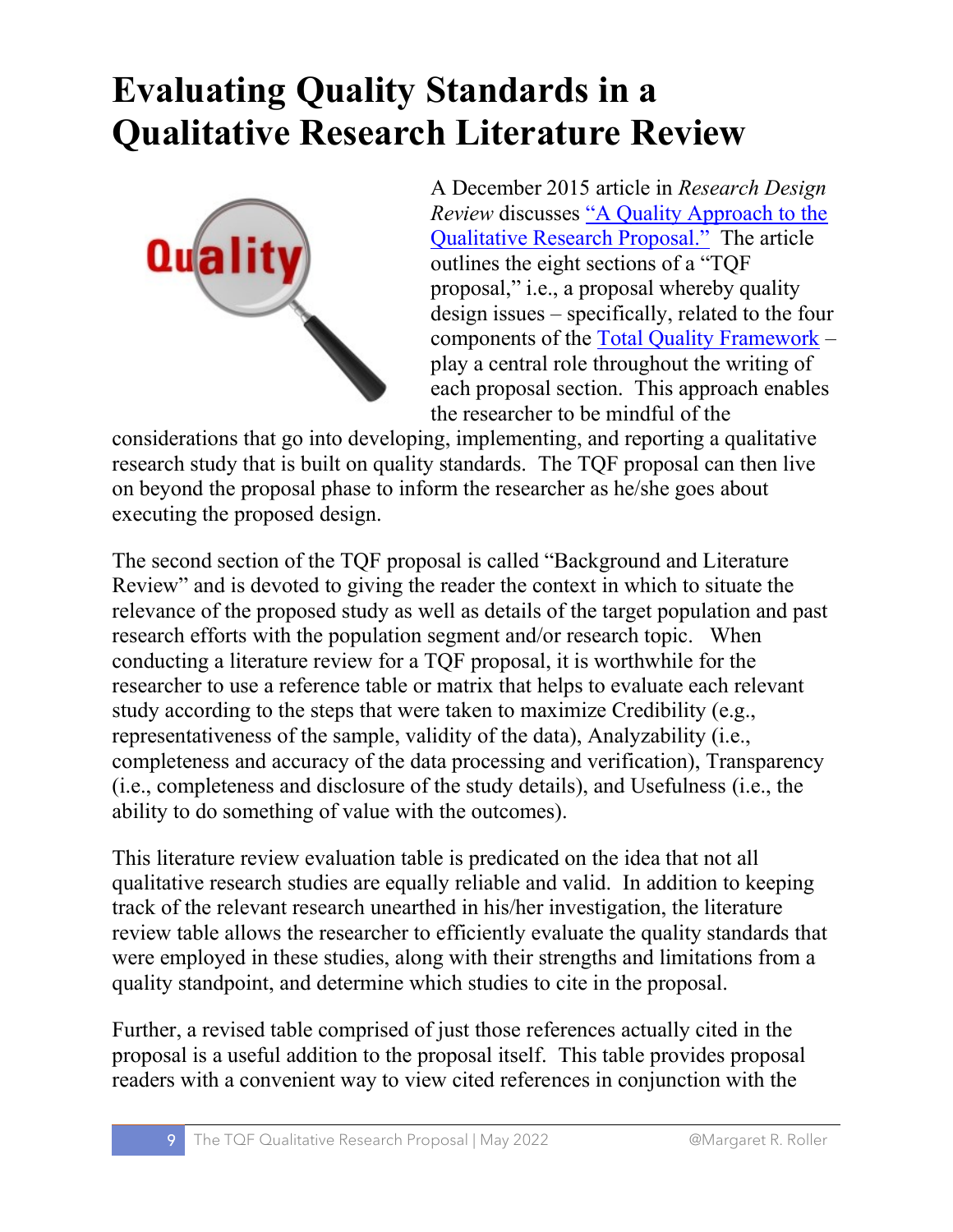researcher's comments related to each study's strengths and limitations from a TQF perspective.

An example of a partial Literature Review Reference Summary Evaluation Table for a proposed study on physician-patient relations is shown below.

| Literature Review Reference Summary Evaluation Table                                                                                                                                                 |                                                                                                                                                                  |                                                                                                                            |                                                                                                                                  |                                                                                                                                                                                    |  |  |
|------------------------------------------------------------------------------------------------------------------------------------------------------------------------------------------------------|------------------------------------------------------------------------------------------------------------------------------------------------------------------|----------------------------------------------------------------------------------------------------------------------------|----------------------------------------------------------------------------------------------------------------------------------|------------------------------------------------------------------------------------------------------------------------------------------------------------------------------------|--|--|
|                                                                                                                                                                                                      | <b>Study Design Considerations from a TOF Perspective</b>                                                                                                        |                                                                                                                            |                                                                                                                                  |                                                                                                                                                                                    |  |  |
| Reference                                                                                                                                                                                            | Credibility                                                                                                                                                      | Analyzability                                                                                                              | Transparency                                                                                                                     | <b>Usefulness</b>                                                                                                                                                                  |  |  |
| Forbat, White, Marshall-<br>Lucette, & Kelly, 2012<br>Discussing the Sexual<br>Consequences of Treatment in<br>Radiotherapy and Urology<br>Consultations with Couples<br>Affected by Prostate Cancer | Purposive sampling to<br>explore a range of<br>patient types, 60<br>observations of<br>consultations in clinics                                                  | Processing and<br>verification<br>procedures not<br>documented                                                             | Provides details of the<br>observations, including<br>excerpts from field<br>notes as well as site<br>and patient<br>information | Tackles a topic not widely<br>found in the literature and<br>identifies opportunities to<br>enhance conversations<br>about sexual function                                         |  |  |
| López, A., et al., 2012<br>What Patients Say About Their<br>Doctors Online: A Qualitative<br><b>Content Analysis</b>                                                                                 | Purposive sampling<br>from two rating<br>websites to obtain a<br>range of reviews of<br>primary care<br>physicians, 445 reviews<br>of primary care<br>physicians | Thorough content<br>analysis process<br>utilizing deductive &<br>inductive reasoning,<br>gives examples of<br>codes/themes | Detailed discussions of<br>the method and the<br>content analysis<br>process, as well as the<br>limitations of the study         | Internet reviews provide<br>unfiltered insights from<br>patients who can remain<br>anonymous & give input<br>that may ultimately<br>improve the physician-<br>patient relationship |  |  |

\*Total Quality Framework. Table adapted from: Applied Qualitative Research Design: A Total Qualitative Approach (Roller & Lavrakas, 2015)

Image captured from[: https://a2ua.com/quality.html](https://a2ua.com/quality.html)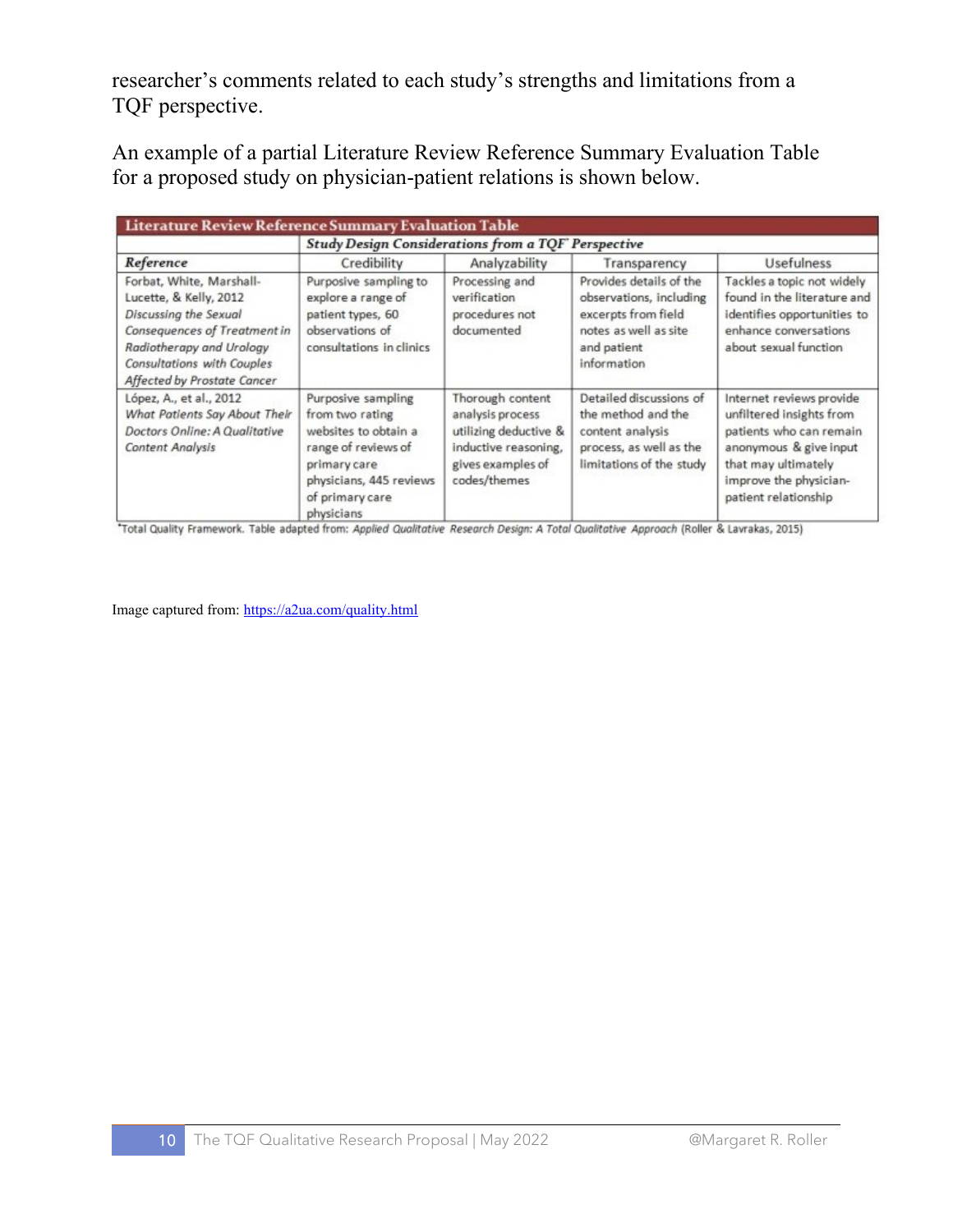### **The TQF Qualitative Research Proposal: Research Questions & Hypotheses**



*The following is a modified excerpt from [Applied Qualitative Research Design: A Total Quality](https://researchdesignreview.com/applied-qualitative-research-design/)  [Framework Approach](https://researchdesignreview.com/applied-qualitative-research-design/) (Roller & Lavrakas, 2015, p. 338).*

The [background and literature review section](https://researchdesignreview.com/2021/10/16/the-tqf-qualitative-research-proposal-background-literature-review/) of the [Total Quality Framework](https://researchdesignreview.com/2015/12/12/a-quality-approach-to-the-qualitative-research-proposal/)  [\(TQF\) proposal](https://researchdesignreview.com/2015/12/12/a-quality-approach-to-the-qualitative-research-proposal/) provides the context for the research question(s) and/or hypotheses that the proposed research is designed to address. In this section, the proposal author must not only put forth the questions/hypotheses under study, but provide support as to why these are the ones that merit investigation. In doing this, the author should rely on the TQF to bolster the logical arguments that are advanced in support of these research questions/hypotheses.

The extent to which the research questions revolve around quality-design issues will depend, in part, on the results of the literature review and the nature of the research topic. For example, a proposal to study physician–patient consultations might state the primary research question as "What are the main factors that appear to contribute to the frequency and type of conversations concerning cancer patients' sexual functioning among a representative sample of a clinic's oncology physicians?" The researcher may or may not harbor a hypothesis along with the research question. However, depending on the literature review, the researcher might enter into the research hypothesizing, for example, that the frequency and substance of physician–patient conversations concerning sexual function are associated with how closely the physician's demographic characteristics (e.g., age, gender, and race) match those of the patient. Or, a proposal on this topic may focus on methodological, rather than substantive, hypotheses such as noting TQF flaws in past research and hypothesizing that the author's proposed methods for the new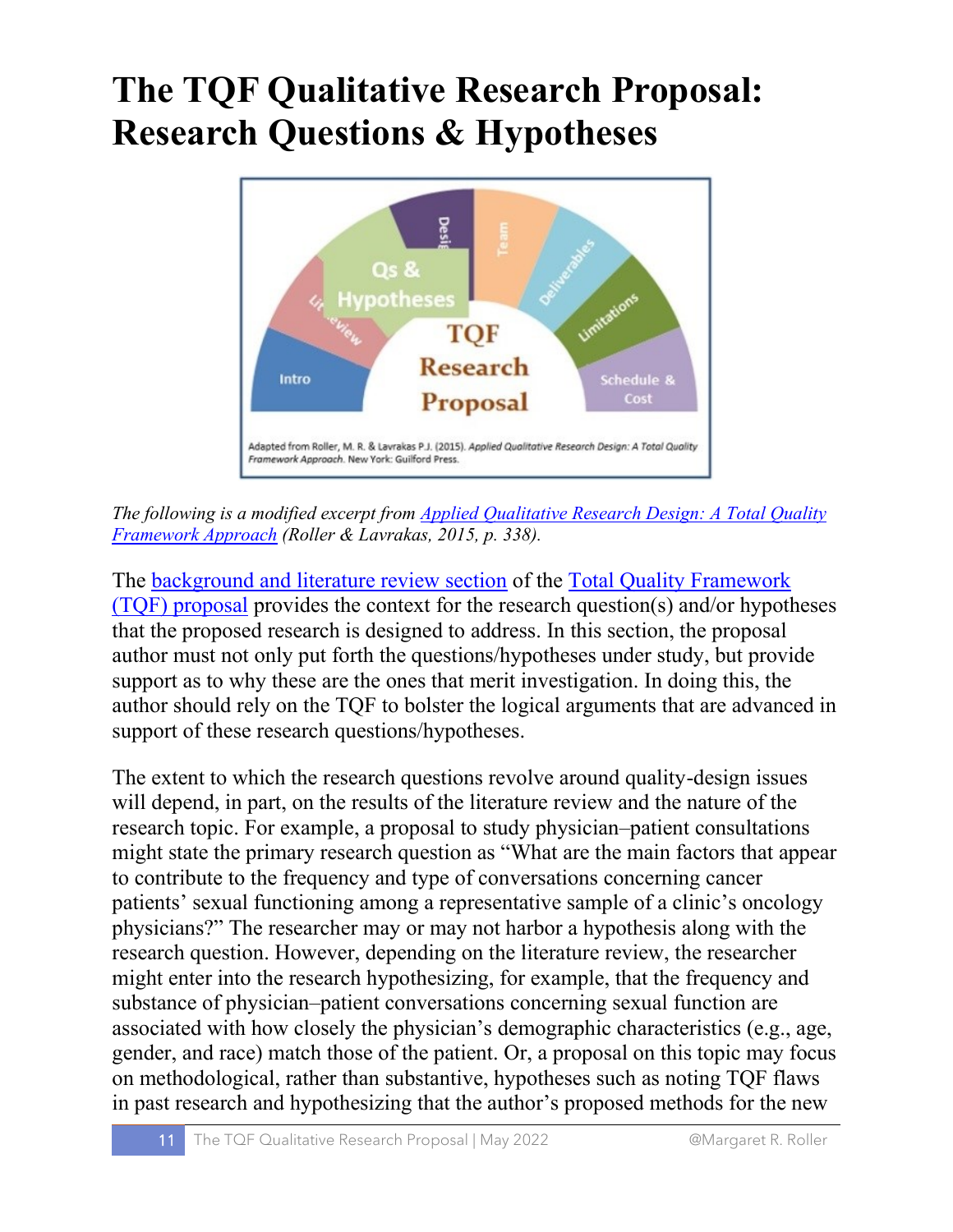study will avoid the problems of earlier research (which the researcher may believe led to biased findings and ill-advised recommendations) and thereby result in outcomes that are more credible and therefore more useful.

Careful, thoughtful attention needs to be paid to this section of the proposal. It is the research questions and/or hypotheses that the researcher describes here that will play a large role in guiding the next section of the TQF proposal, the design of the [research study.](https://researchdesignreview.com/2021/01/13/the-total-quality-framework-proposal-design-section-credibility/)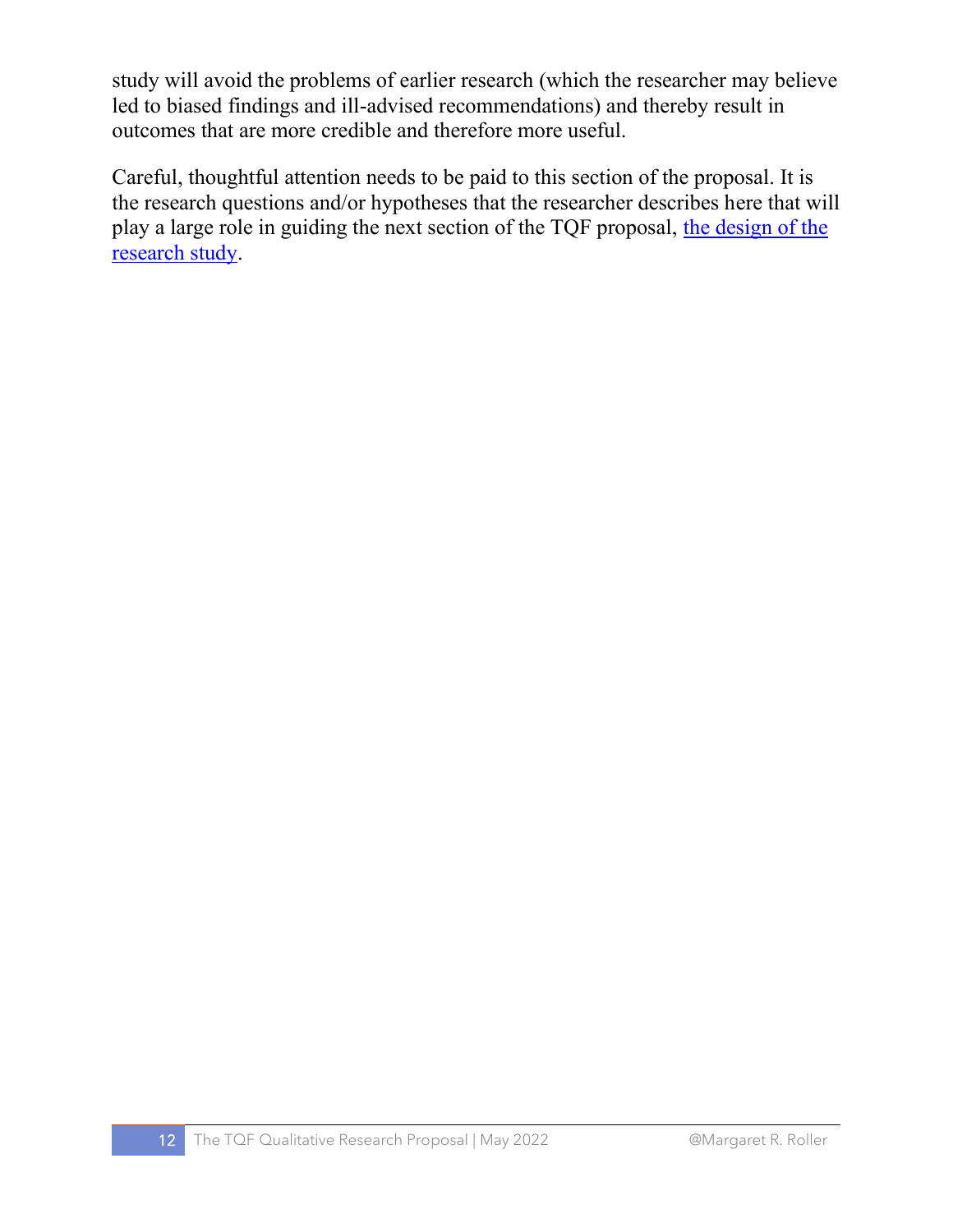### **The TQF Qualitative Research Proposal: Credibility of Design**

A [Total Quality Framework](https://researchdesignreview.com/2017/09/27/the-quality-in-qualitative-research-debate-the-total-quality-framework/) (TQF) approach to the qualitative research proposal has been discussed in articles posted elsewhere in *Research Design Review*, notably ["A Quality Approach to the Qualitative Research Proposal"](https://researchdesignreview.com/2015/12/12/a-quality-approach-to-the-qualitative-research-proposal/) (2015) and ["Writing Ethics Into Your Qualitative Proposal"](https://researchdesignreview.com/2018/11/29/writing-ethics-into-your-qualitative-proposal/) (2018). The article presented here focuses on the Research Design section of the TQF proposal and, specifically, the Credibility component of the TQF. The Credibility component has to do with Scope and Data Gathering. This is a modified excerpt from *[Applied Qualitative](https://researchdesignreview.com/applied-qualitative-research-design/)  [Research Design: A Total Quality Framework Approach](https://researchdesignreview.com/applied-qualitative-research-design/)* (Roller & Lavrakas, 2015, pp. 339-340).



#### *Scope*

A TQF research proposal clearly defines the target population for the proposed research, the target sample (if the researcher is interested in a particular subgroup of the target population, e.g., only African American and Hispanic high school seniors in the district who anticipate graduating in the coming spring), how participants

will be selected for the study, what they will be asked to do (e.g., set aside school time for an in-depth interview [IDI]), and the general types of questions to which they will be asked to respond (i.e., the content areas of the interview). In discussing Scope, the researcher proposing an IDI study with African American and Hispanic high school students would identify the list that will be used to select participants (e.g., the district's roster of seniors who are expected to graduate); the advantages and drawbacks to using this list (e.g., not everyone on the roster may consider themselves to be African American or Hispanic); the systematic (preferably random) procedure that will be used to select the sample; and the number of students that will be selected as participants, including the rationale for that number and the steps that will be taken to gain cooperation from the students and thereby ideally ensure that everyone selected actually completes an interview (e.g., gaining permission from the school principal to allow students to take school time to participate in the IDI, and from parents/guardians for students under 18 years of age who cannot give informed consent on their own behalf).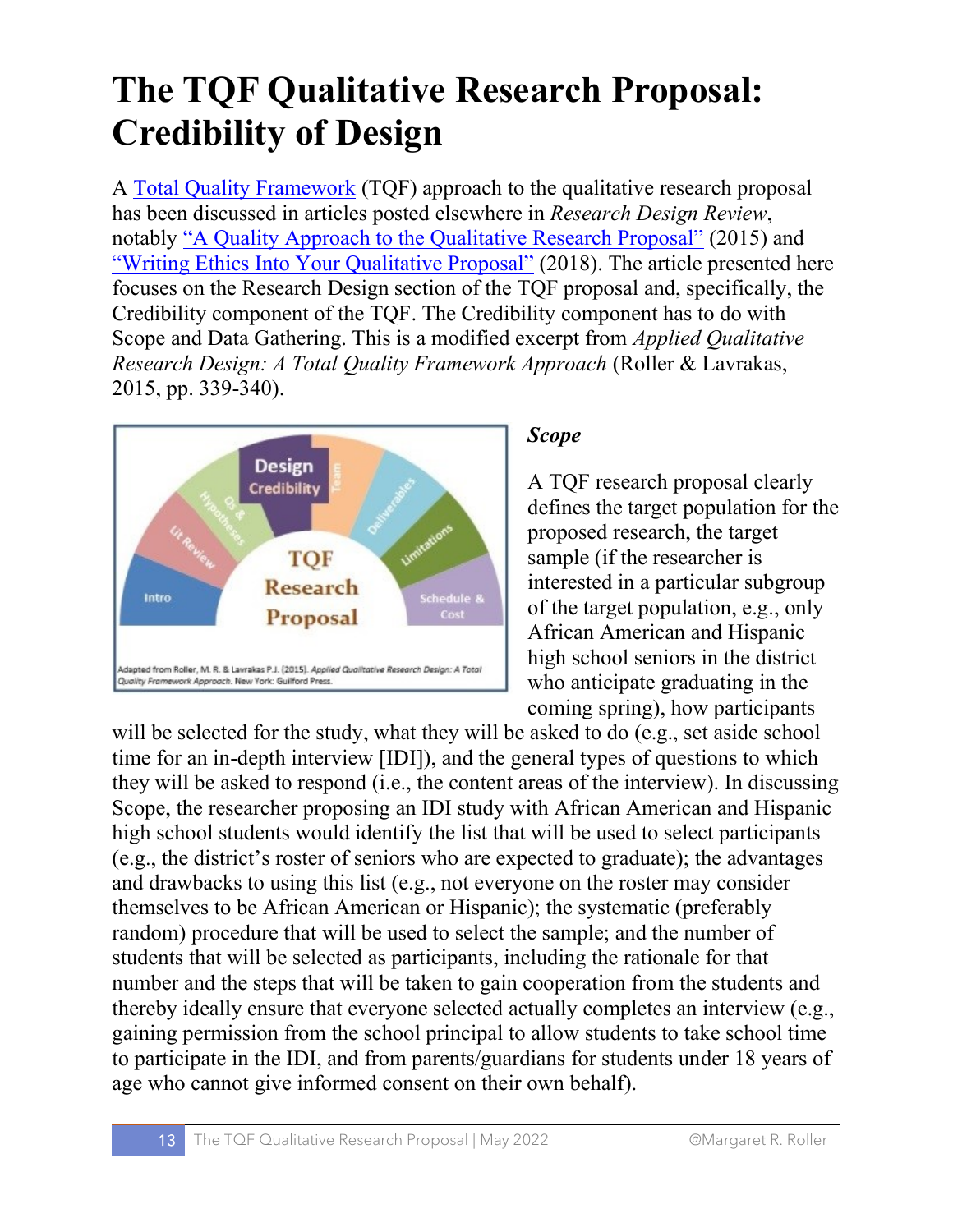#### *Data Gathering*

The data-gathering portion of the Research Design section of the proposal highlights the constructs and issues that will be examined in the proposed research. This discussion should provide details of the types of questions that will be asked, observations that will be recorded, or areas of interest that will be listened for in a participant's narrative. If possible, the researcher will include a draft of the research instrument (e.g., the interview or discussion guide, observation grid) in the proposal.

Importantly, the researcher needs to address the potential for biases in the data collection process, particularly potential researcher effects and participants' inability or reluctance to be forthright in their responses. The proposal author should acknowledge the step(s) in the process most susceptible to bias from a TQF perspective, the potential source of the bias, and measures that will be taken to try to mitigate the threat of bias. In the IDI study of minority high school students, for example, the researcher might discuss the potential for inaccurate or incomplete responses from the minority students if African American and Hispanic interviewers are not selected to conduct the interviews. This researcher should also discuss the steps that will be taken to maintain interviewer consistency across all interviews, specifically the interviewer training that will be conducted to ensure a consistent approach. The researcher should also acknowledge the potential for the integrity of the data to be jeopardized and explain what techniques will be used to address this potentiality. So, for example, the proposal for the IDI study of African American and Hispanic students would likely emphasize the importance of building rapport in the early stages of the interviewer–interviewee interaction in order to later gain complete and candid responses. Along with this, the proposal author should outline the rapport-building tactics that will be used in the research (e.g., preliminary communication with the students prior to the IDI and active listening skills that include exhibiting interest in the interviewee's comments and using words of encouragement during the entire interview).

Throughout the Scope and Data Gathering subsections, the elements of the TQF should be explicitly and implicitly woven into the text and used to organize the particulars about the data collection methods the researcher proposes to use.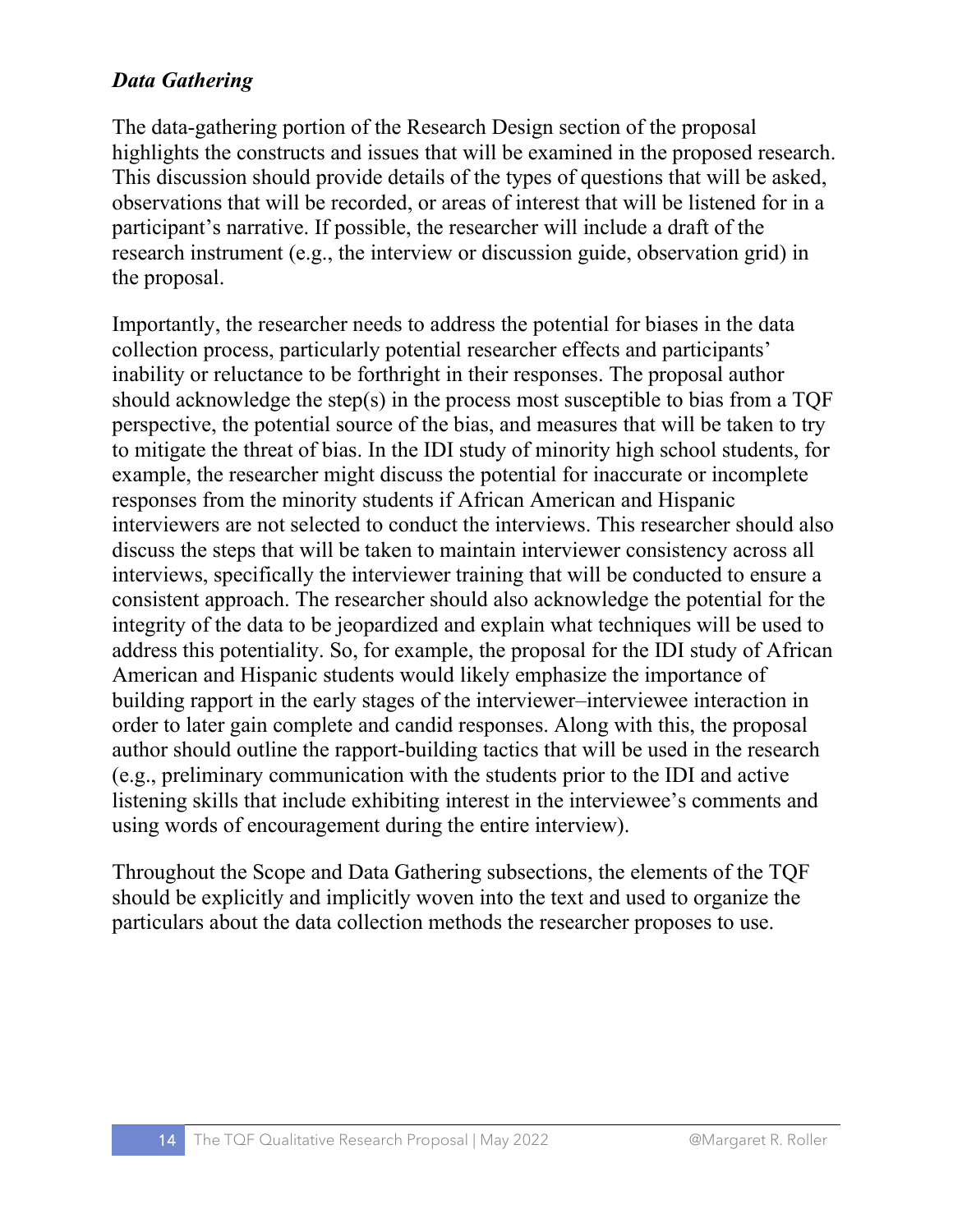### **The TQF Qualitative Research Proposal: Method & Mode**



As discussed in ["A Quality Approach to the Qualitative Research Proposal,"](https://researchdesignreview.com/2015/12/12/a-quality-approach-to-the-qualitative-research-proposal/) one of the eight sections of the [Total Quality Framework](https://researchdesignreview.com/2017/09/27/the-quality-in-qualitative-research-debate-the-total-quality-framework/) (TQF) proposal is Research Design. Within this section of the proposal, there are six areas to be covered by the researcher:

- Method and Mode
- Scope and Data Gathering
- Analysis
- Ethical Considerations
- Dissemination of Findings
- Summary of the Research Design

The following is a modified excerpt from Roller & Lavrakas (2015, pp. 338-339) describing the Method and Mode area of the Research Design section:

The proposal author should identify the method(s), and the mode(s) within the method(s), that will be used to contact study participants, gain their cooperation, and gather data for the proposed study. The proposal should go on to support the selection of the methods and modes by outlining the strengths—alone and in comparison to other approaches—with the acknowledgment of the limitations of the proposed design.

As an example, a researcher proposing a face-to-face and phone in-depth interview (IDI) study of African American and Hispanic high school students in a particular school district would discuss the advantages of the IDI method in terms of the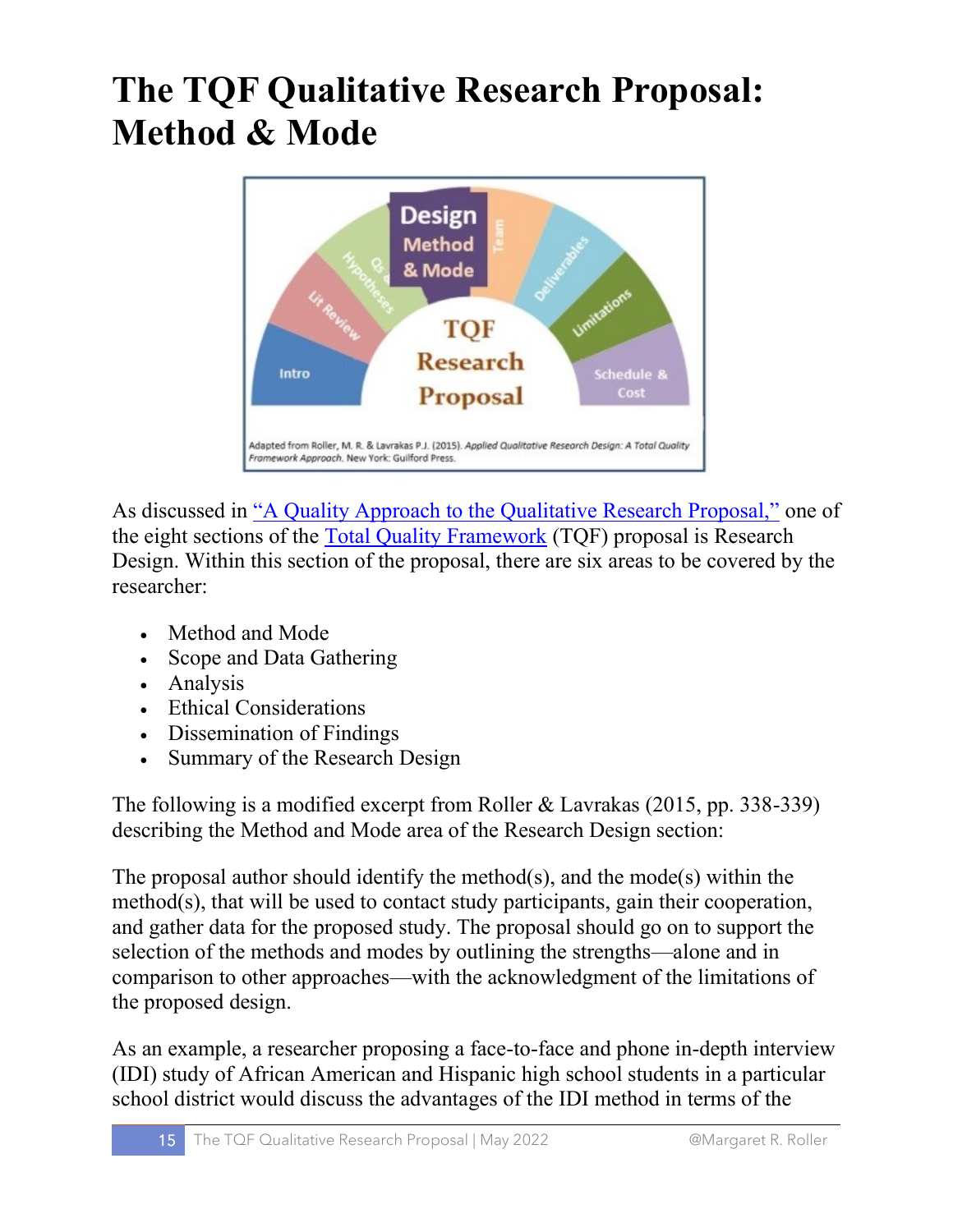ability to establish rapport and develop a strong interviewer–interviewee relationship, thereby reducing the potential for bias (e.g., distortion in the interviewees' responses) and increasing the credibility of the data. This researcher would elaborate by linking the choice of method and modes to the research objectives. For instance, the researcher would explain that the goal of understanding the deep-seated factors that impact academic performance requires a research approach that is both personal in nature and creates a trusting environment wherein the interviewer can gather detailed, meaningful responses from the students to potentially sensitive questions, such as disruptive influences outside of school (e.g., family life).

The researcher would then explain that no other qualitative method (or quantitative method) could effectively gain the depth of information sought by the proposed IDI study, but also acknowledges that the success of the study will hinge on wellthought-out techniques for sampling participants and gaining cooperation from the target population (examples of which should be included in the proposal). And finally, the researcher would note that the face-to-face IDI method costs more and adds time to the study completion compared to other IDI modes, stating that this is one of the reasons that some of the IDIs will be conducted via phone.

For a discussion of the Scope and Data Gathering area of the Research Design section, see ["The TQF Qualitative Research Proposal: Credibility of Design."](https://researchdesignreview.com/2021/01/13/the-total-quality-framework-proposal-design-section-credibility/)

Roller, M. R., & Lavrakas, P. J. (2015). *Applied qualitative research design: A total quality framework approach*. New York: Guilford Press.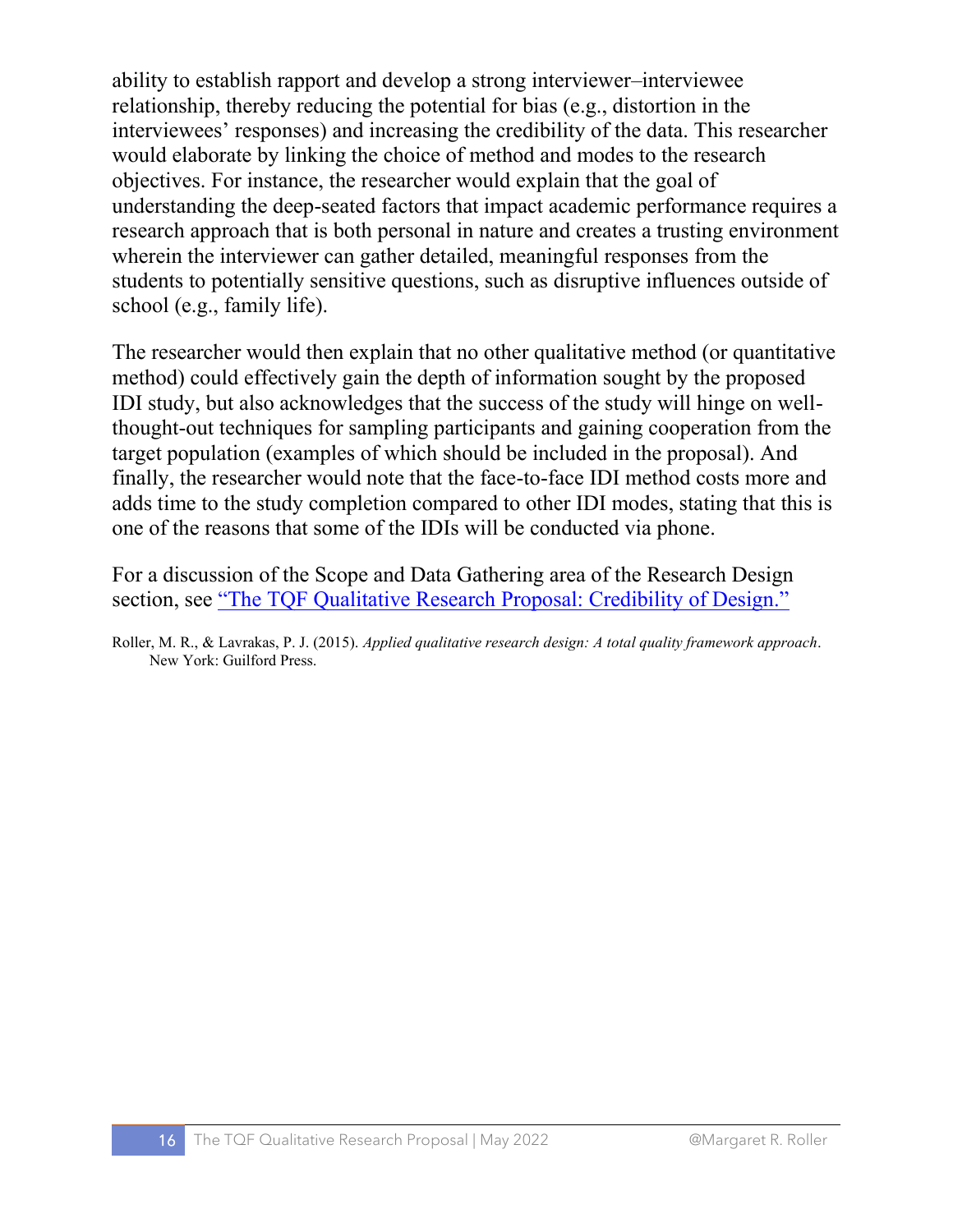## **Writing Ethics Into Your Qualitative Proposal**

A qualitative research proposal is comprised of many pieces and parts that are necessary to convey the researcher's justification for conducting the research, how the research will be conducted (including the strengths and limitations of the proposed approach), as well as what the sponsor of the research can expect in terms of deliverables, timing, and cost.



The eight sections of the Total Quality Framework (TQF) proposal are discussed briefly in [this 2015 post](https://researchdesignreview.com/2015/12/12/a-quality-approach-to-the-qualitative-research-proposal/) in *Research Design Review.* One of the sections in the TQF proposal is Design. This is where the researcher discusses the research method and mode along with Scope and Data Gathering (consistent with the [TQF](https://researchdesignreview.com/2017/03/30/credible-qualitative-research-the-total-quality-framework-credibility-component/)  [Credibility component\)](https://researchdesignreview.com/2017/03/30/credible-qualitative-research-the-total-quality-framework-credibility-component/), and analysis (including aspects of processing and verification as described by the [TQF Analyzability component\)](https://researchdesignreview.com/2017/04/06/analyzable-qualitative-research-the-total-quality-framework-analyzability-component/). Another important part to the Design section is a discussion of the ethical considerations associated with the proposed research.

Every research proposal for studying human beings must carefully consider the ethical ramifications of engaging individuals for research purposes, and this is particularly true in the relatively intimate, in-depth nature of qualitative research. It is incumbent on qualitative researchers to honestly assure research participants their confidentiality and right to privacy, safety from harm, and right to terminate their voluntary participation at any time with no untoward repercussions from doing so. The proposal should describe the procedures that will be taken to implement these assurances, including gaining informed consent, gaining approval from the relevant Institutional Review Board, and anonymizing participants' names, places mentioned, and other potentially identifying information.

Special consideration should be given in the proposal to ethical matters when the proposed research (a) pertains to vulnerable populations such as children or the elderly; (b) concerns a marginalized segment of the population such as people with disabilities, same-sex couples, or the economically disadvantaged; (c) involves covert observation that will be conducted in association with an ethnographic study; or (d) is a narrative study in which the researcher may withhold the full true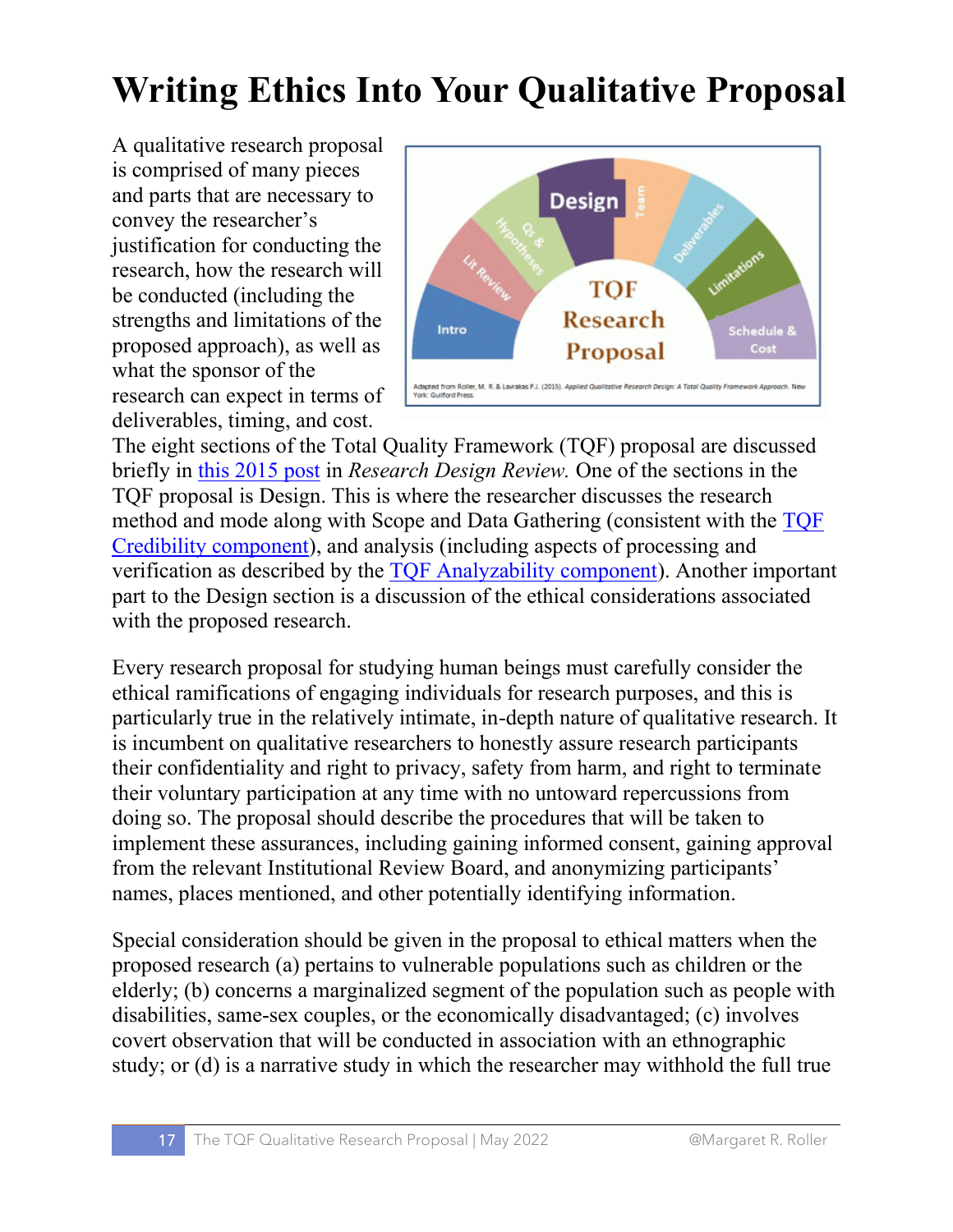intent of the research in order not to stifle or bias participants' telling of their stories.

Furthermore, the researcher should pay particular attention to ethical considerations when writing a proposal for a focus group study. The focus group method (regardless of mode) brings together (typically) a number of strangers who are often asked to offer their candid thoughts on personal and sensitive topics. For this reason (and other reasons, e.g., the moderator may be sharing confidential information with the participants), it is important to gain a signed consent form from all participants; *however,* the reality is that there is no way the researcher can totally guarantee confidentiality. These and other associated ethical considerations should be discussed in the Design section of the focus group proposal.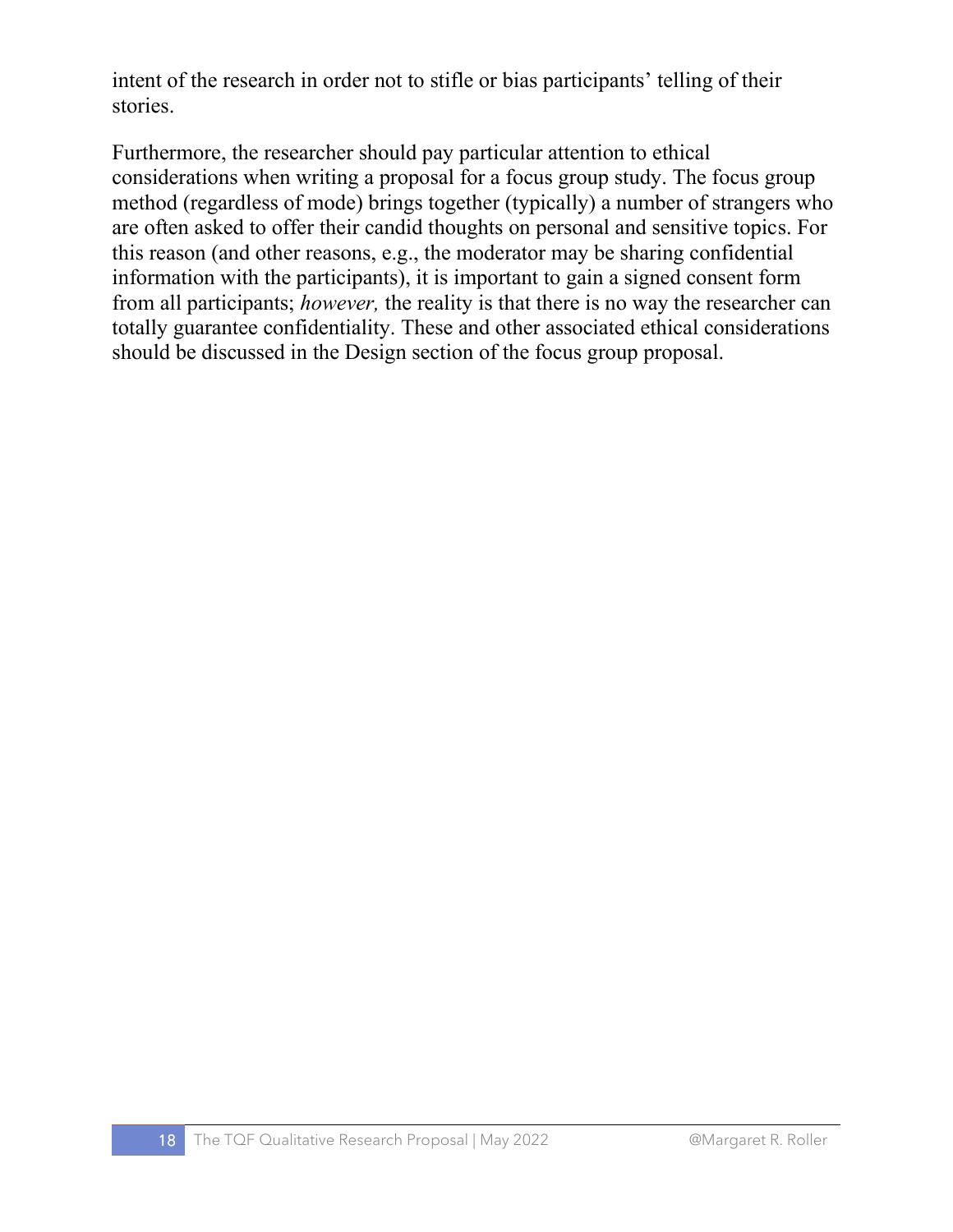#### **The TQF Qualitative Research Proposal: The Research Team**



The [Total Quality Framework](https://researchdesignreview.com/2017/09/27/the-quality-in-qualitative-research-debate-the-total-quality-framework/) (TQF) is built around the idea that a quality approach to qualitative research is strengthened by a host of essential critical thinking skills developed by the researcher and the research team. Indeed, the central goal of the TQF is to aid in the development of researchers' critical thinking skills as they go about the design and implementation of their qualitative research studies. The TQF encourages researchers to stop and think about data collection considerations — such as sampling, mode, and interviewer bias — as well as the integrity of the theme-constructing process during analysis, and the ultimate interpretations and usefulness of the research outcomes. In this way, the TQF is squarely focused on

"bringing greater rigor to qualitative research without stifling or squelching the creative approaches and interpretations that skilled qualitative researchers properly embrace, practice, and celebrate." (Roller & Lavrakas, p. 3)

The TQF research proposal has been discussed in other articles posted in *Research Design Review*. A general overview of the TQF proposal sections is discussed in ["A Quality Approach to the Qualitative Research Proposal,"](https://researchdesignreview.com/2015/12/12/a-quality-approach-to-the-qualitative-research-proposal/) the Design component of the TQF proposal is discussed in three articles — ["The TQF Qualitative](https://researchdesignreview.com/2021/01/13/the-total-quality-framework-proposal-design-section-credibility/)  [Research Proposal: Credibility of Design,"](https://researchdesignreview.com/2021/01/13/the-total-quality-framework-proposal-design-section-credibility/) ["The TQF Qualitative Research](https://researchdesignreview.com/2021/09/30/the-tqf-qualitative-research-proposal-method-mode/)  [Proposal: Method & Mode,"](https://researchdesignreview.com/2021/09/30/the-tqf-qualitative-research-proposal-method-mode/) and ["Writing Ethics Into Your Qualitative Proposal"](https://researchdesignreview.com/2018/11/29/writing-ethics-into-your-qualitative-proposal/) — and the Literature Review section of the TQF proposal is discussed in this article, ["The TQF Qualitative Research Proposal: Background & Literature](https://researchdesignreview.com/2021/10/16/the-tqf-qualitative-research-proposal-background-literature-review/)  [Review."](https://researchdesignreview.com/2021/10/16/the-tqf-qualitative-research-proposal-background-literature-review/)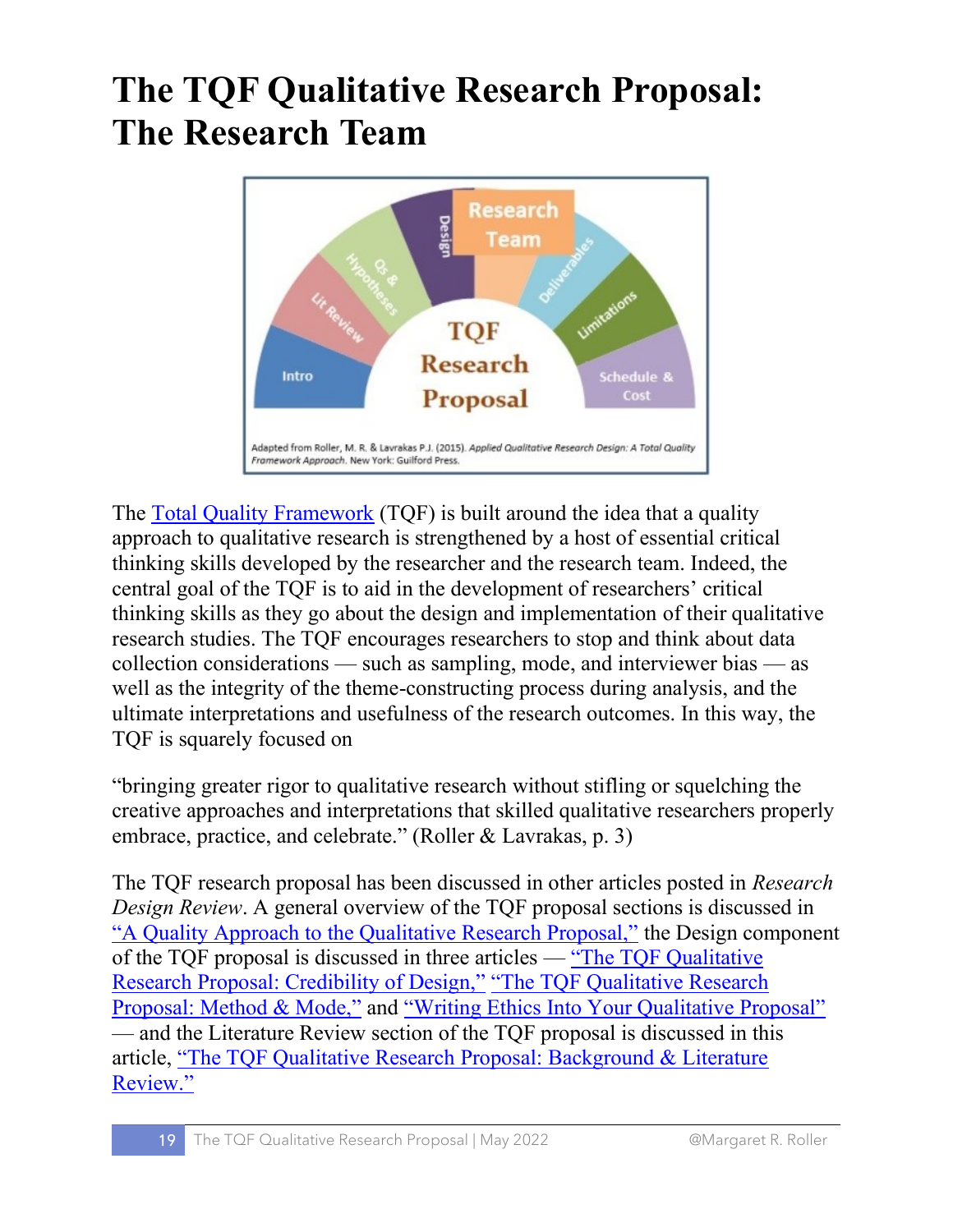The following is a modified excerpt from Roller & Lavrakas (2015, pp. 342-343) describing the Research Team component of the TQF research proposal:

The principal researcher and the other people making up the research team (e.g., interviewers, moderators, observers, coders) that will be working on the proposed research are critical to the [credibility](https://researchdesignreview.com/2017/03/30/credible-qualitative-research-the-total-quality-framework-credibility-component/) of the data collected, the completeness and accuracy of the data [analysis and interpretation,](https://researchdesignreview.com/2017/04/06/analyzable-qualitative-research-the-total-quality-framework-analyzability-component/) the [transparency](https://researchdesignreview.com/2017/04/20/transparent-qualitative-research-the-total-quality-framework-transparency-component/) in the final documents, and ultimately the [usefulness](https://researchdesignreview.com/2017/05/03/useful-qualitative-research-the-total-quality-framework-usefulness-component/) of the research. This is why a TQF research proposal includes a section that briefly: (a) identifies members of the team (either by name, if appropriate, or at least by job title and affiliation); (b) states the basis by which team members have been (or will be) chosen; (c) describes their knowledge of the subject matter or target population central to the proposed research; (d) identifies the particular philosophical or theoretical orientation of the principal researcher(s), as appropriate, and the effect this will have on how the study is conducted1; and (e) highlights the particular skills team members bring to the study.

For example, a researcher might propose a study for the state agency in charge of water resources involving in-person group discussions with environmental "activists" concerning environmental issues related to water use in the state. At the time of proposal writing, the researcher may not have determined the individuals who will be on the research team; however, the researcher might specify that there will be three members on the team, including the proposal author and two other researchers who (1) have 10 years' experience (each) conducting qualitative research, generally, and focus groups, specifically; (2) have worked with this particular state agency in the past and are familiar with the agency's operations; (3) have worked in the area of environmental issues for many years and, specifically, on issues related to water resources; and (4) bring unique skills to the proposed research (as discussed below).

The researcher might discuss team members' particular skills in terms of the roles they will play in conducting the study and the capabilities associated with those roles. Using the focus group study with environmental activists as an example, the person selected to moderate these group discussions could be described as someone who (a) is highly experienced in moderating focus groups and has particular experience moderating discussions with topic enthusiasts or activists; (b) understands the issues of primary importance to the state agency; (c) has been fully trained on how to minimize potential bias due to the moderator's behavior or inconsistency; and (d) possesses all the interpersonal skills of a good interviewer as well as the unique ability to manage group dynamics and effectively use enabling techniques in a group setting to gain deeper insights. Likewise, the individuals who will work on the proposed focus group analyses might be described as researchers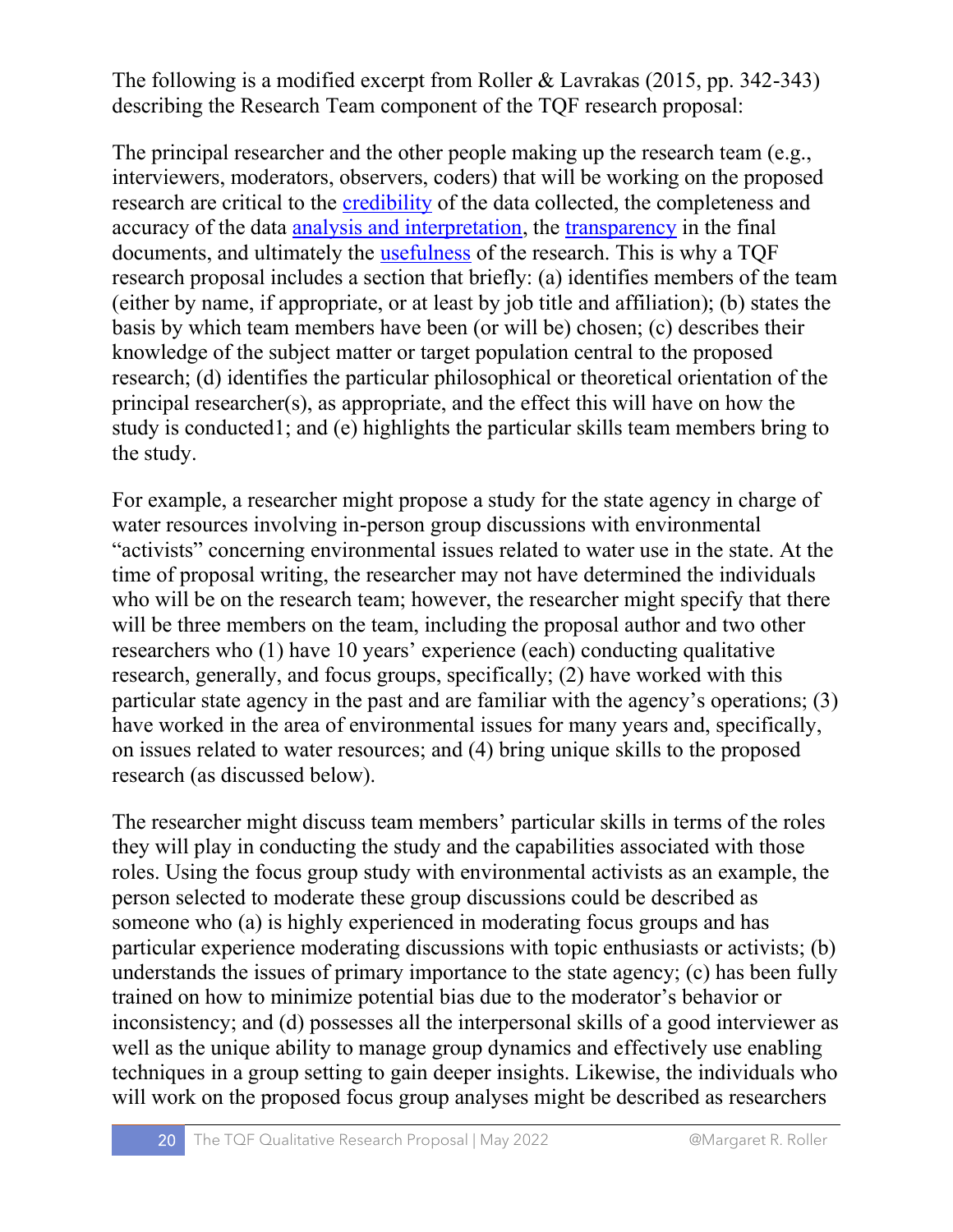who not only know the subject matter but are also experienced at (a) analyzing qualitative data on environmental issues, (b) identifying themes and patterns in the manifest and latent content of group discussions, (c) looking for outliers in the data that serve to support or refute preliminary interpretations, and (d) working closely with other researchers and the client to conduct debriefings that provide useful input in the analysis.

Roller, M. R., & Lavrakas, P. J. (2015). *[Applied qualitative research design: A total quality framework approach](https://www.amazon.com/Applied-Qualitative-Research-Design-Framework/dp/1462515754)*. [New York: Guilford Press.](https://www.amazon.com/Applied-Qualitative-Research-Design-Framework/dp/1462515754)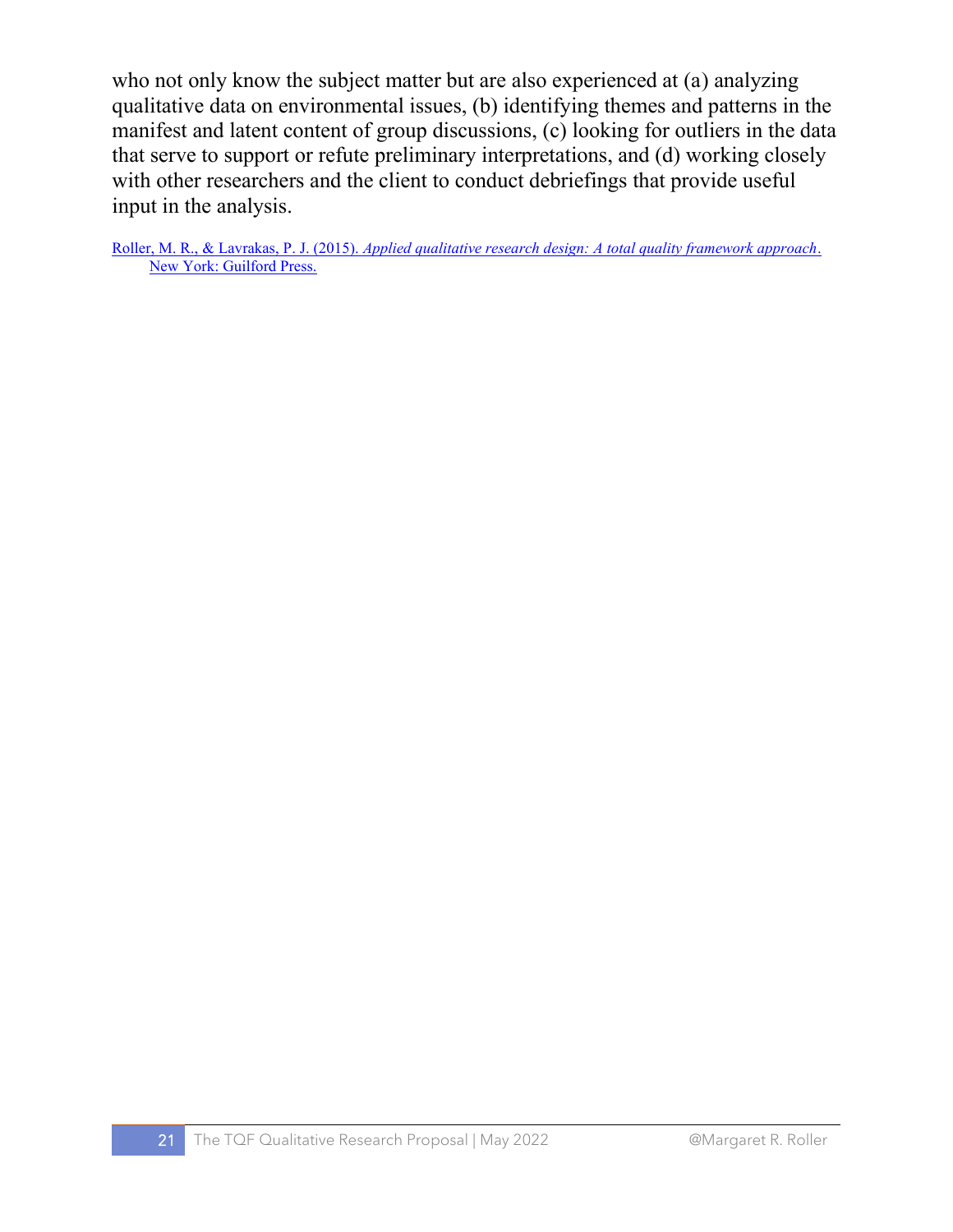### **The TQF Qualitative Research Proposal: Limitations**



*The following is a modified excerpt from [Applied Qualitative Research Design: A Total Quality](https://researchdesignreview.com/applied-qualitative-research-design/)  [Framework Approach](https://researchdesignreview.com/applied-qualitative-research-design/) (Roller & Lavrakas, 2015, p. 344).*

The Total Quality Framework (TQF) research proposal has been discussed in several articles appearing in *Research Design Review*. In "A Qua[lity Approach to](https://researchdesignreview.com/2015/12/12/a-quality-approach-to-the-qualitative-research-proposal/)  [the Qualitative Research Proposal,"](https://researchdesignreview.com/2015/12/12/a-quality-approach-to-the-qualitative-research-proposal/) the importance of critical thinking in proposal writing and the essential eight sections of the TQF research proposal — built around the central role of quality design — are introduced. Three articles in *RDR* focus on the Design section of the proposal — one article discussing [Scope and](https://researchdesignreview.com/2021/01/13/the-total-quality-framework-proposal-design-section-credibility/)  [Data Gathering](https://researchdesignreview.com/2021/01/13/the-total-quality-framework-proposal-design-section-credibility/) (i.e., the Credibility component of the TOF), another article reflecting specifically on [method and mode,](https://researchdesignreview.com/2021/09/30/the-tqf-qualitative-research-proposal-method-mode/) and a third article concerning the [ethical considerations](https://researchdesignreview.com/2018/11/29/writing-ethics-into-your-qualitative-proposal/) of the proposed study. Beyond the Design section, *RDR* also includes articles on the [Background & Literature Review](https://researchdesignreview.com/2021/10/16/the-tqf-qualitative-research-proposal-background-literature-review/) and [Research Team](https://researchdesignreview.com/2021/12/17/tqf-qualitative-research-proposal-research-team/) sections of the TQF proposal.

Another section of the TQF research proposal is devoted to Limitations. In this section, the proposal author will methodically apply the TQF to produce a critique of the proposed research design in ways that are consistent with what has been discussed in the Design section of the proposal. That is, the Limitations section will contain subsections on [Credibility](https://researchdesignreview.com/2017/03/30/credible-qualitative-research-the-total-quality-framework-credibility-component/) (Scope and Data Gathering), [Analyzability](https://researchdesignreview.com/2017/04/06/analyzable-qualitative-research-the-total-quality-framework-analyzability-component/) (Processing and Verification), [Transparency](https://researchdesignreview.com/2017/04/20/transparent-qualitative-research-the-total-quality-framework-transparency-component/)**,** and [Usefulness](https://researchdesignreview.com/2017/05/03/useful-qualitative-research-the-total-quality-framework-usefulness-component/)**.** In each of these subsections the researcher will acknowledge the likely limitations of the study design that is being proposed, and briefly opine on the likely implications of these limitations to the overall usefulness of the research.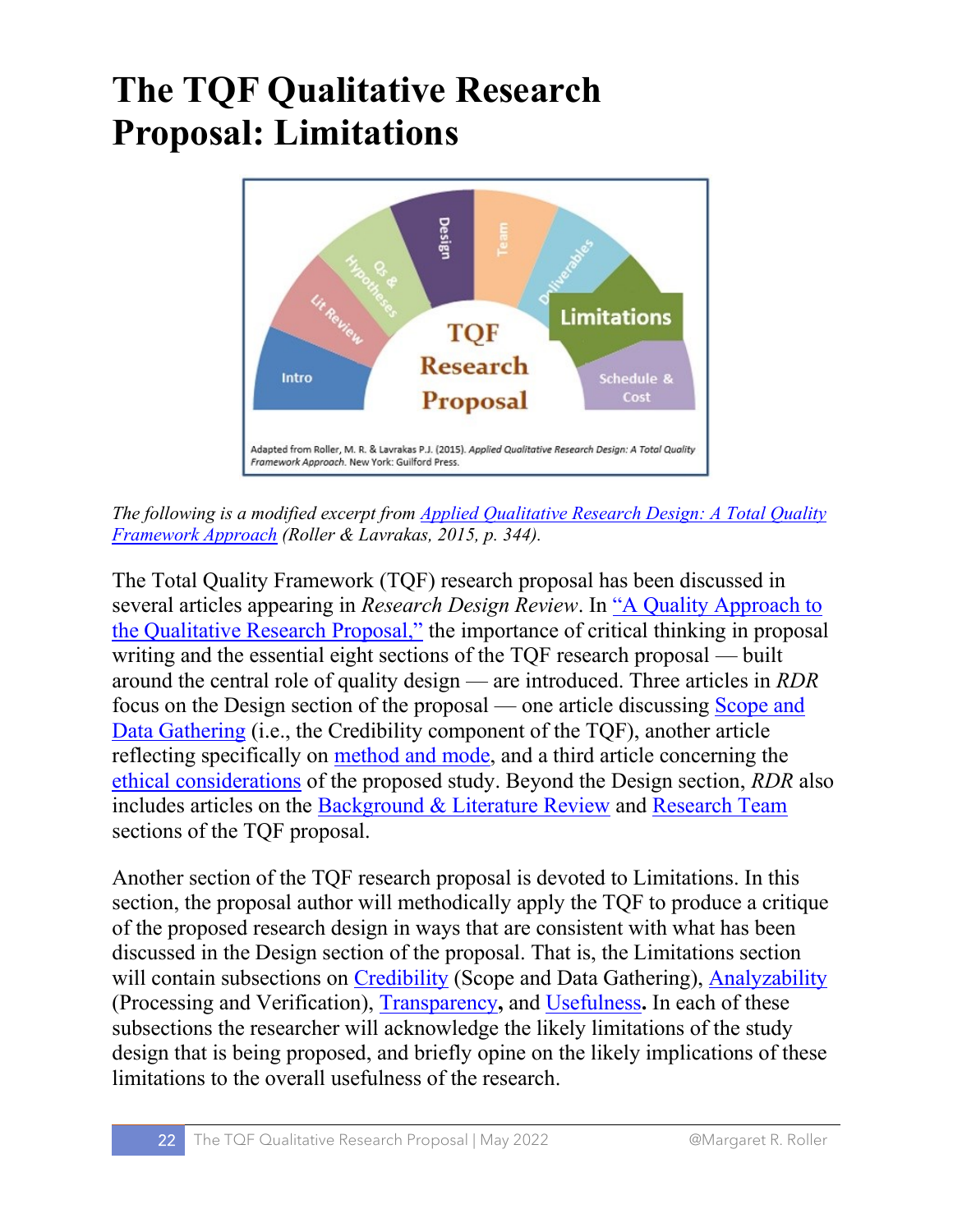No qualitative (or quantitative) research study is perfect (with only strengths and no drawbacks). By readily (and unhesitatingly) acknowledging that there are limitations in the proposed design, the proposal writer takes the "high road" and thereby strengthens the case that the proposed design is the best one possible, given the funding, time, and other resources that are available to support the study. It also demonstrates that the researcher will be cognizant of these limitations in formulating conclusions and making recommendations based on the study's findings.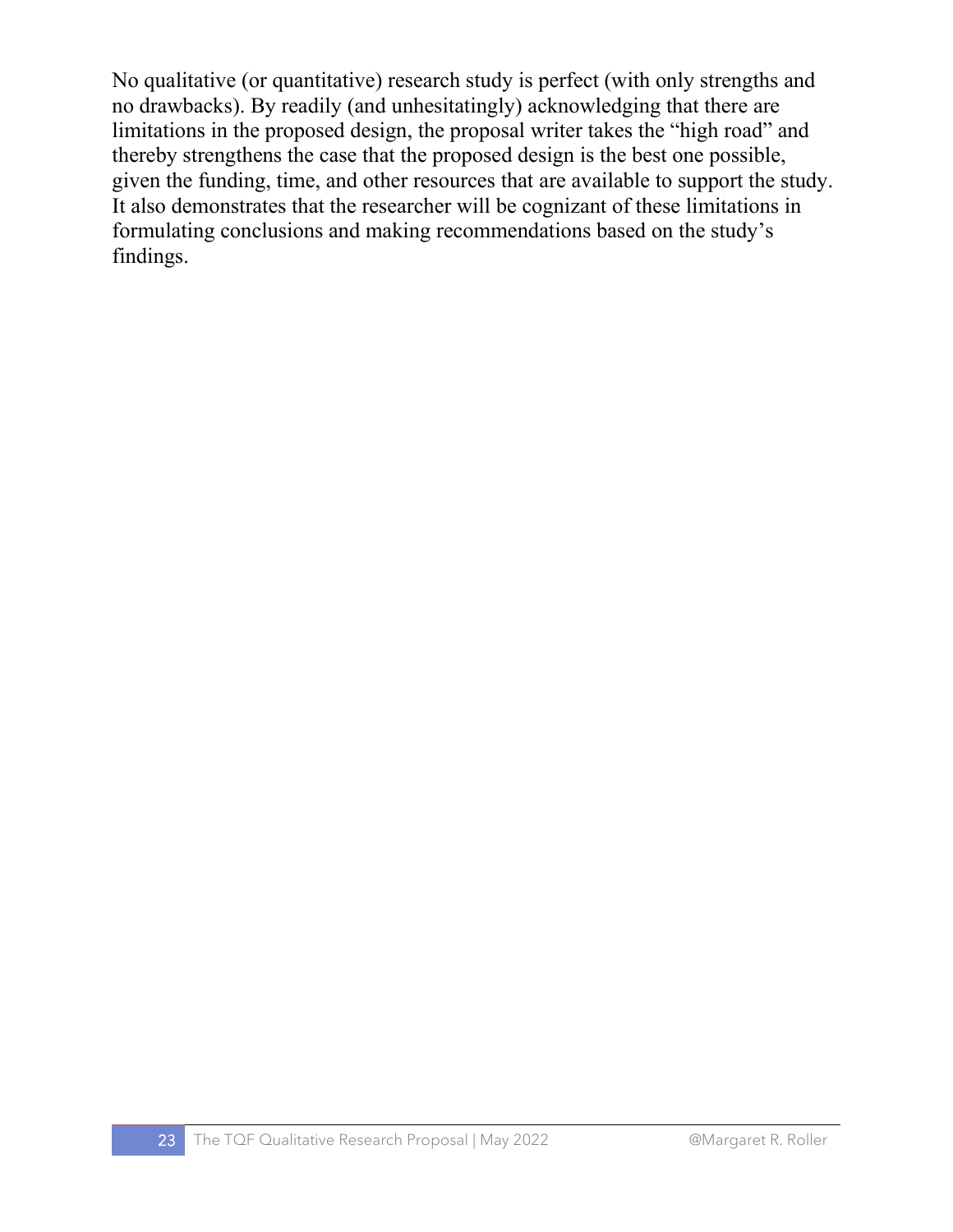### **Evaluating Proposals Using the Total Quality Framework**

*The following is a modified excerpt from [Applied Qualitative Research Design: A Total Quality](https://researchdesignreview.com/applied-qualitative-research-design/)  [Framework Approach](https://researchdesignreview.com/applied-qualitative-research-design/) (Roller & Lavrakas, 2015, pp. 345-346)*



In addition to using the [Total Quality Framework](https://researchdesignreview.com/2017/09/27/the-quality-in-qualitative-research-debate-the-total-quality-framework/) (TQF) to structure [more rigorous and comprehensive research](https://researchdesignreview.com/2015/12/12/a-quality-approach-to-the-qualitative-research-proposal/)  [proposals,](https://researchdesignreview.com/2015/12/12/a-quality-approach-to-the-qualitative-research-proposal/) the TQF can be used by anyone who is evaluating a proposal for a research study that will use qualitative methods (e.g., members of a thesis or dissertation committee, funders at a granting agency or foundation, clients in the commercial sector). A TQF approach to evaluating research proposals effectively holds the proposal author(s) accountable for doing research that is likely to be accurate and, in the end,

useful. The TQF provides a comprehensive system to methodically think about the strengths and limitations of the proposed study design and helps the reviewer ascertain whether there are outstanding threats to the quality of the proposed research that have been ignored or remain unanticipated by the researcher(s).

In essence, the TQF is a reminder to proposal evaluators that research integrity built around fundamental principles is equally important in *qualitative* as it is in *quantitative* research design.

The TQF criteria to be considered in the proposal review, within each of the four TQF components, are the following:

#### **Credibility**

- How the target population has been defined.
- How the list representing the target population will be created.
- How the sample of participants will be chosen from the list(s) that will be used.
- How many participants the researcher proposes to gather data from or about and the justification that is provided for this number, including its adequacy for the purposes of the study; a discussion of how the researcher will monitor and judge the adequacy of this number while in the field should also be included.

• How the researcher will gain cooperation from, and access to, the sampled participants.

• How the researcher will determine if those in the sample from whom data was not gathered differ in critical ways on the topics being studied from those participants